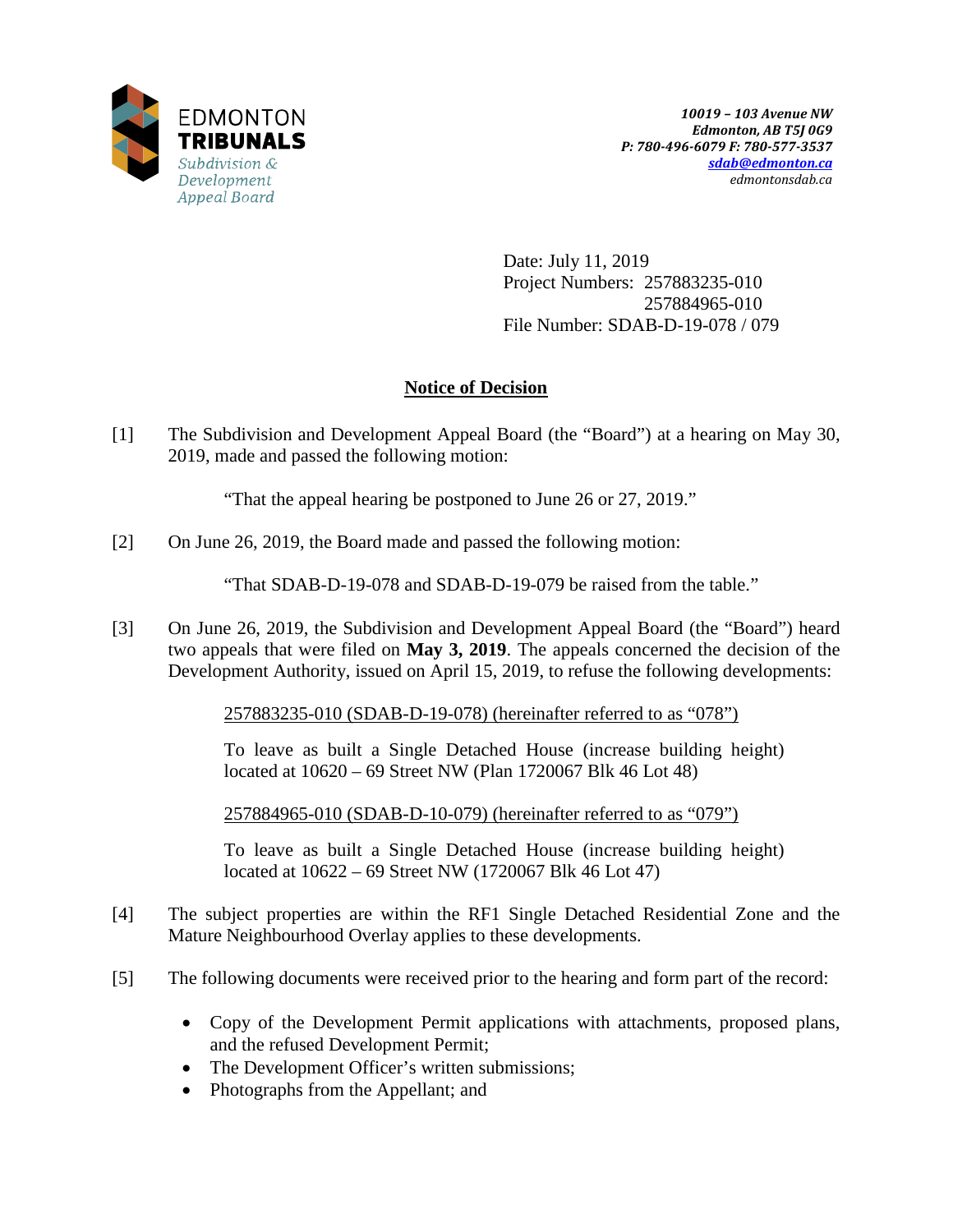• Three online responses in opposition to 078, and two online responses and one email in opposition to 079.

### **Preliminary Matters**

- [6] At the outset of the appeal hearing, the Presiding Officer confirmed with the parties in attendance that there was no opposition to the composition of the panel.
- [7] The Presiding Officer outlined how the hearing would be conducted, including the order of appearance of parties, and no opposition was noted.
- [8] The appeal was filed on time, in accordance with Section 686 of the *Municipal Government Act*, RSA 2000, c M-26.

### **Summary of Hearing**

- *i) Position of the Appellant, S. Mudliar*
- [9] Mr. Mudliar was not aware of the Height error until the project was midway through construction. The roof trusses were already in place and the project was at the drywall stage. The Appellant has previously built 25 to 30 houses and this is the first time he has run into this situation.
- [10] The best option for minimizing the Height issue is to increase the grade by adding some extensive retaining walls at considerable expense, but the development would still be six inches over the allowed Height.
- [11] The Appellant was unable to gain support from neighbouring owners because the neighbourhood is opposed to lot splitting and infills in general.
- [12] Between the Height issue and the difficulty selling the projects due to market conditions, he has been under considerable stress.
- [13] Mr. Mudliar reviewed eight photographs taken one month ago to provide context to the developments and the neighbourhood:
	- a) Public feedback referred to sunlight being blocked; however, the photographs show many mature coniferous trees on the subject sites that have more of an impact on sunlight penetration than the proposed developments.
	- b) There are many mature trees along the entire street.
	- c) The immediately adjacent neighbour has a "no lot splitting" sign on the front lawn.
- [14] The Appellant provided the following responses to questions from the Board: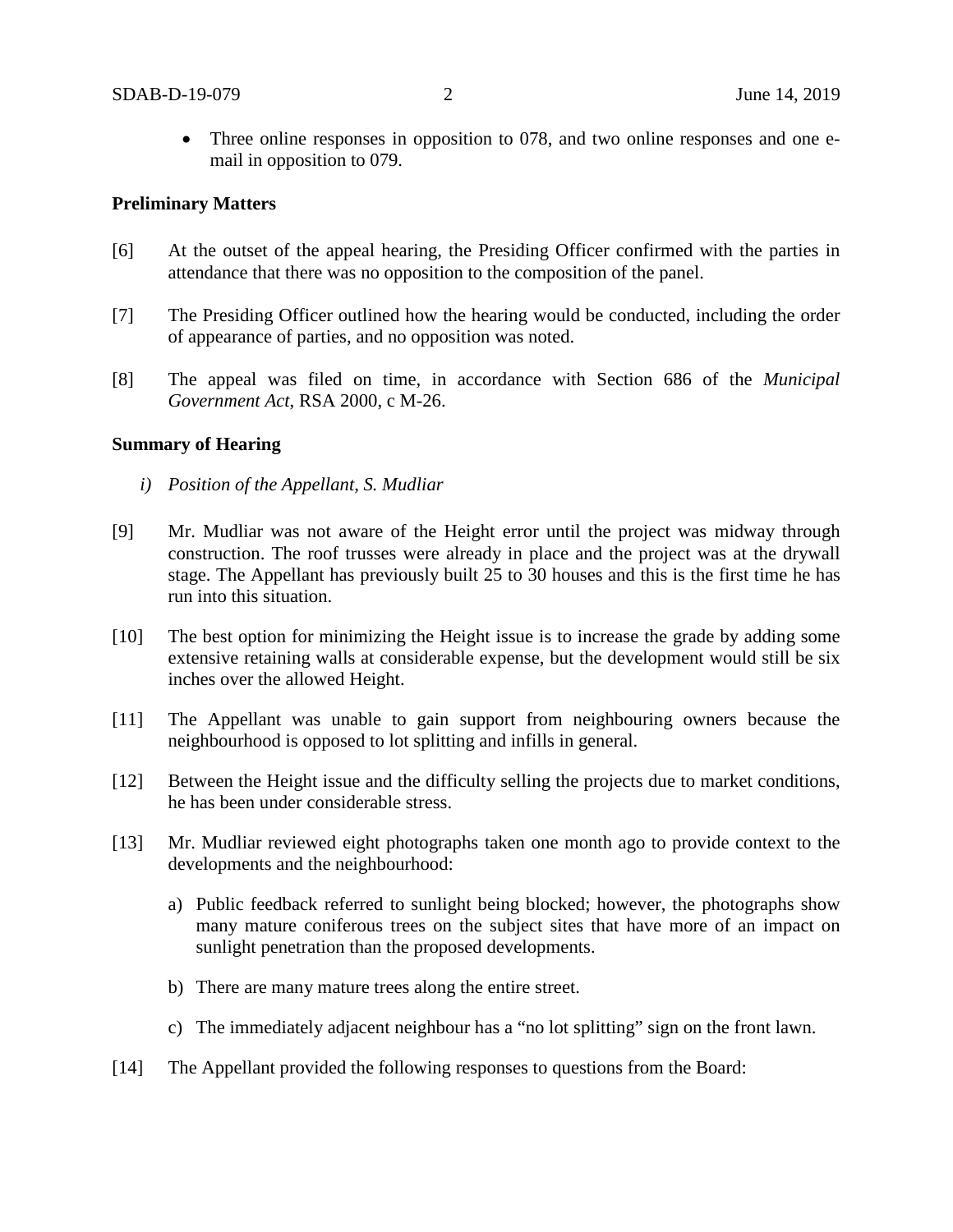- a) He confirmed that he was not made aware of the Height issue until midway through construction. The excavation crew did not go as deep as what was required on the plans because they encountered the sewer lines at a higher elevation than expected, however the Appellant was not informed of this decision. The Appellant only became aware of it when the Height issue came to light.
- b) The overheight section of the roofs are in the middle of the property and are only a small portion of the overall roofs.
- c) The second floor Heights were reduced from nine feet to eight feet at the initial planning stages in an effort to comply with Height requirements.
- d) The roof-top terraces will have minimal impact on neighbouring property owners because:
	- i. They overlook the rear yards and do not extend the full width of the rear elevations.
	- ii. There are many mature 30 to 40-foot tall spruce trees along the north side of the subject sites and two or three tall trees along the north property line.
	- iii. Privacy screening prevents overlook into neighbours' yards from anyone sitting on the terraces.
	- iv. The rear landscaping slopes toward the river and there is only one house to the rear of the proposed developments.
- e) The Appellant did not add the dotted line on the right elevation drawing and believes it was added by the Development Officer to show where the maximum permitted Height should be.
- f) The proposed developments have basements with nine-foot high ceilings.
- g) The garages were built on separate permits and comply with all regulations. They add additional privacy to the back yards.
- *ii) Position of the Development Officer, K. Bauer*
- [15] The Development Authority did not attend the hearing and the Board relied on Ms. Bauer's written submissions.

## **Decision**

[16] The appeal is ALLOWED and the decision of the Development Authority is REVOKED. The development is GRANTED as applied for to the Development Authority, subject to the following CONDITIONS: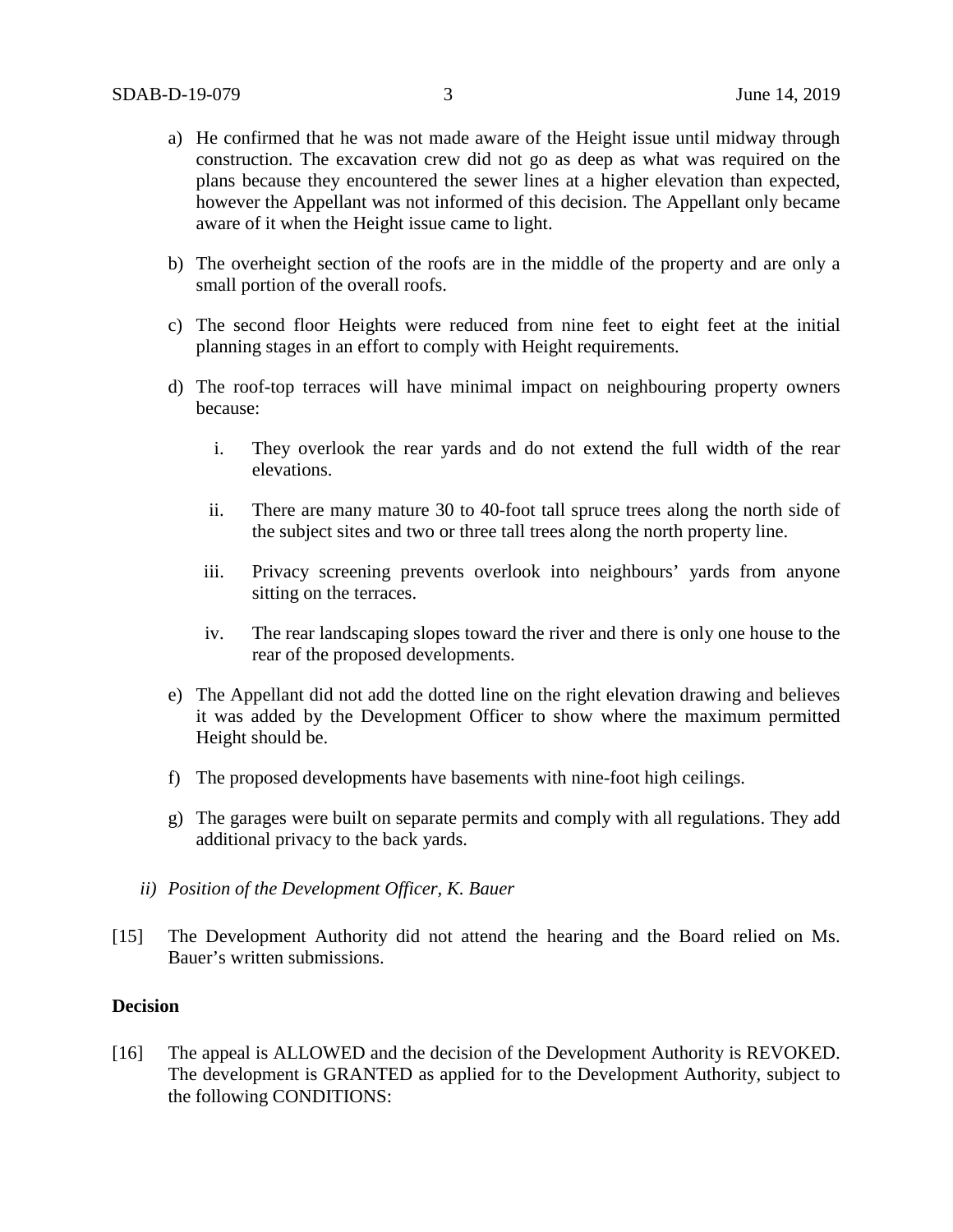#### Advisements:

- 1. Lot grades must match the Edmonton Drainage Bylaw 18093 and/or comply with the Engineered approved lot grading plans for the area. Contact Lot Grading at 780-496- 5576 or lot.grading@edmonton.ca for lot grading inspection inquiries.
- 2. Unless otherwise stated, all above references to "section numbers" refer to the authority under the Edmonton Zoning Bylaw 12800.
- 3. An approved Development Permit means that the proposed development has been reviewed against the provisions of this bylaw. It does not remove obligations to conform with other legislation, bylaws or land title instruments including, but not limited to, the Municipal Government Act, the Safety Codes Act or any caveats, restrictive covenants or easements that might be attached to the Site. (Reference Section 5.2)
- 4. A Building Permit is required for any construction or change in use of a building. Please contact the 311 Call Centre for further information.
- [17] In granting the development the following variances to the *Edmonton Zoning Bylaw 12800* are allowed:

#### SDAB-D-19-078

- 1. The maximum allowed Height (to the midpoint) of 8.9 metres pursuant to section 814.3(5) is increased by 0.3 metres to allow a maximum permitted Height (to the midpoint) of 9.2 metres.
- 2. The maximum allowed Height (to the peak) of 10.4 metres pursuant to section 52.2(c) is increased by 0.2 metres to allow a maximum permitted Height (to the peak) of 10.6 metres.

#### SDAB-D-19-079

- 1. The maximum allowed Height (to the midpoint) of 8.9 metres pursuant to section 814.3(5) is increased by 0.4 metres to allow a maximum permitted Height (to the midpoint) of 9.3 metres.
- 2. The maximum allowed Height (to the peak) of 10.4 metres pursuant to section 52.2(c) is increased by 0.4 metres to allow a maximum permitted Height (to the peak) of 10.8 metres.

## **Reasons for Decision**

[18] Single Detached Housing is a Permitted Use in the RF1 Single Detached Residential Zone.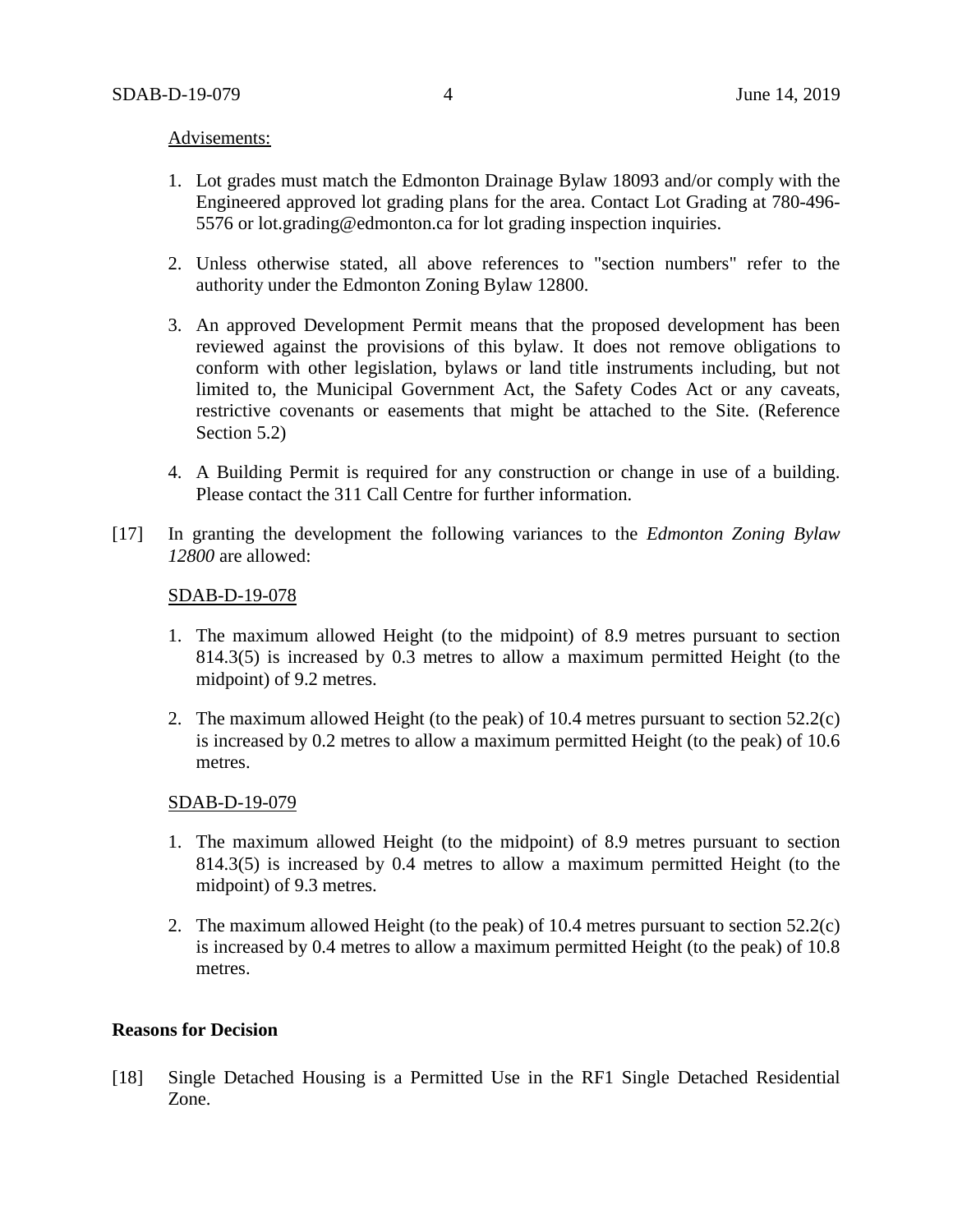- [19] Both houses were built too high:
	- a) The property at 16020 69 Street NW exceeds the maximum allowable Height at the peak of the roof by 0.2 metres and at the midpoint by 0.3 metres
	- b) The property at 16022 69 Street NW exceeds the maximum allowable Height at the peak of the roof by 0.4 metres and at the midpoint by 0.4 metres.
- [20] The Board has determined that the appeal should be allowed for the following reasons:
	- a) The design of these homes means that the overages in height are located toward the middle of the buildings, which mitigates the impact of the increased Height on neighbouring parcels of land.
	- b) Based on the photographs provided, the Board is satisfied that the excess in Heights has a minimal impact from the street and will not detract from the streetscape. As well, mature vegetation in the area further mitigates any impacts caused by the Height overages.
	- c) The rooftop terraces are located in the middle of the homes, which minimizes any overlook onto neighbouring parcels.
	- d) The variances required are minimal and will not have a material impact on sun shadowing, nor will they significantly increase massing.
- [21] Some of the neighbours expressed the view that the houses in question, which were built on a subdivided lot, were uncharacteristic of the neighbourhood and should not be allowed. However, the Board notes that such houses are Permitted Uses and that they comply in every respect with the *Edmonton Zoning Bylaw* except for the Height variances discussed above.
- [22] The Board is of the opinion that these developments, with these variances, will not unduly interfere with the amenities of the neighbourhood nor materially interfere with or affect the use, enjoyment or value of neighbouring parcels of land.

fune

Mr. M. Young, Presiding Officer Subdivision and Development Appeal Board

Board members in attendance: Mr. B. Gibson, Mr. J. Kindrake, Ms. E. Solez, Ms. S. McCartney,

c.c. City of Edmonton, Development & Zoning Services, Attn: Ms. K. Bauer/Mr. A. Wen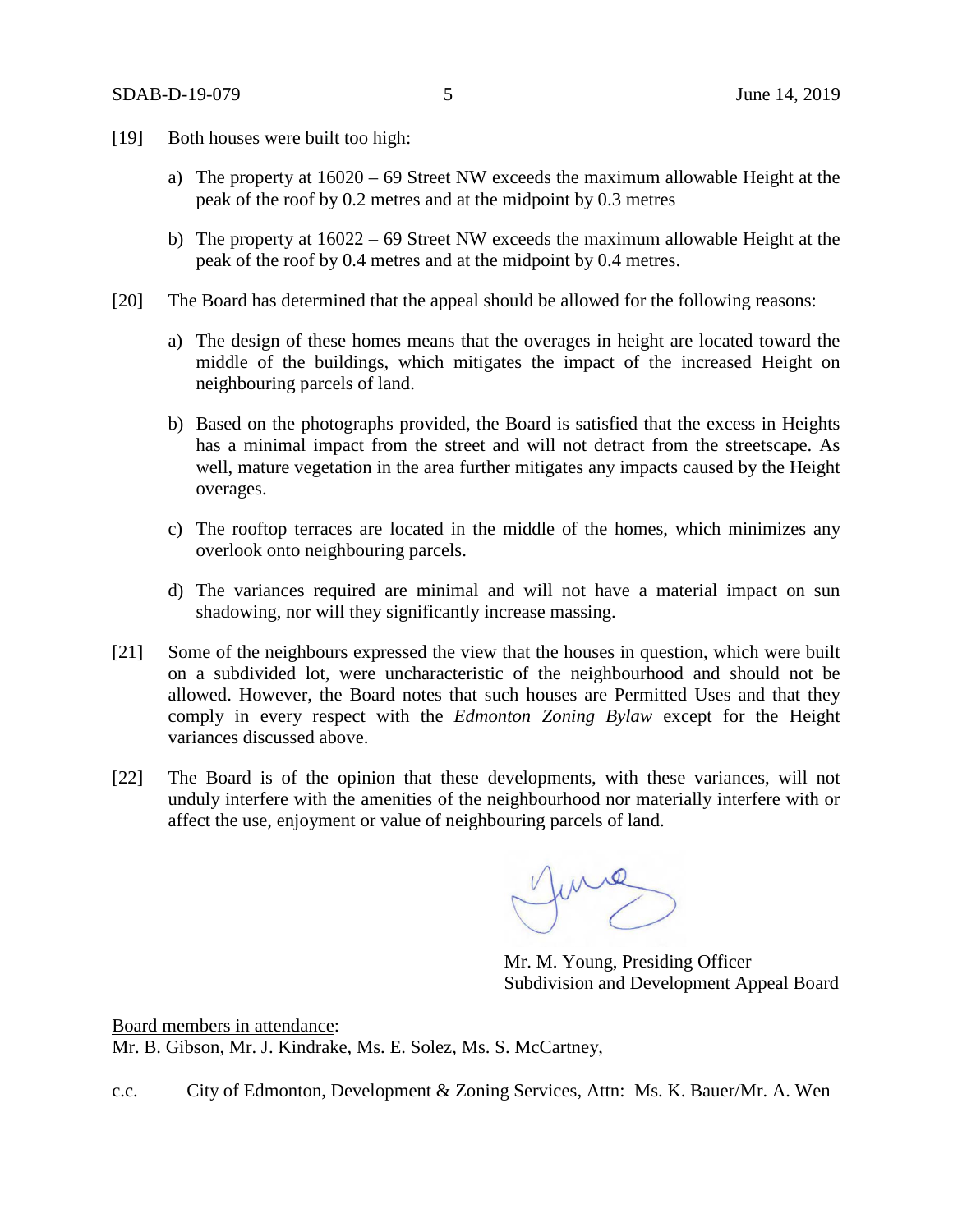## **Important Information for the Applicant/Appellant**

- 1. This is not a Building Permit. A Building Permit must be obtained separately from the Sustainable Development Department, located on the 2nd Floor, Edmonton Tower, 10111 – 104 Avenue NW, Edmonton, AB T5J 0J4.
- 2. Obtaining a Development Permit does not relieve you from complying with:
	- a) the requirements of the *Edmonton Zoning Bylaw*, insofar as those requirements have not been relaxed or varied by a decision of the Subdivision and Development Appeal Board,
	- b) the requirements of the *Alberta Safety Codes Act*,
	- c) the *Alberta Regulation 204/207 – Safety Codes Act – Permit Regulation*,
	- d) the requirements of any other appropriate federal, provincial or municipal legislation,
	- e) the conditions of any caveat, covenant, easement or other instrument affecting a building or land.
- 3. When an application for a Development Permit has been approved by the Subdivision and Development Appeal Board, it shall not be valid unless and until any conditions of approval, save those of a continuing nature, have been fulfilled.
- 4. A Development Permit will expire in accordance to the provisions of Section 22 of the *Edmonton Zoning Bylaw, Bylaw 12800*, as amended.
- 5. This decision may be appealed to the Alberta Court of Appeal on a question of law or jurisdiction under Section 688 of the *Municipal Government Act*, RSA 2000, c M-26. If the Subdivision and Development Appeal Board is served with notice of an application for leave to appeal its decision, such notice shall operate to suspend the Development Permit.
- 6. When a decision on a Development Permit application has been rendered by the Subdivision and Development Appeal Board, the enforcement of that decision is carried out by the Sustainable Development Department, located on the 2nd Floor, Edmonton Tower, 10111 – 104 Avenue NW, Edmonton, AB T5J 0J4.

*NOTE: The City of Edmonton does not conduct independent environmental checks of land within the City. If you are concerned about the stability of this property for any purpose, you should conduct your own tests and reviews. The City of Edmonton, when issuing a development permit, makes no representations and offers no warranties as to the suitability of the property for any purpose or as to the presence or absence of any environmental contaminants on the property.*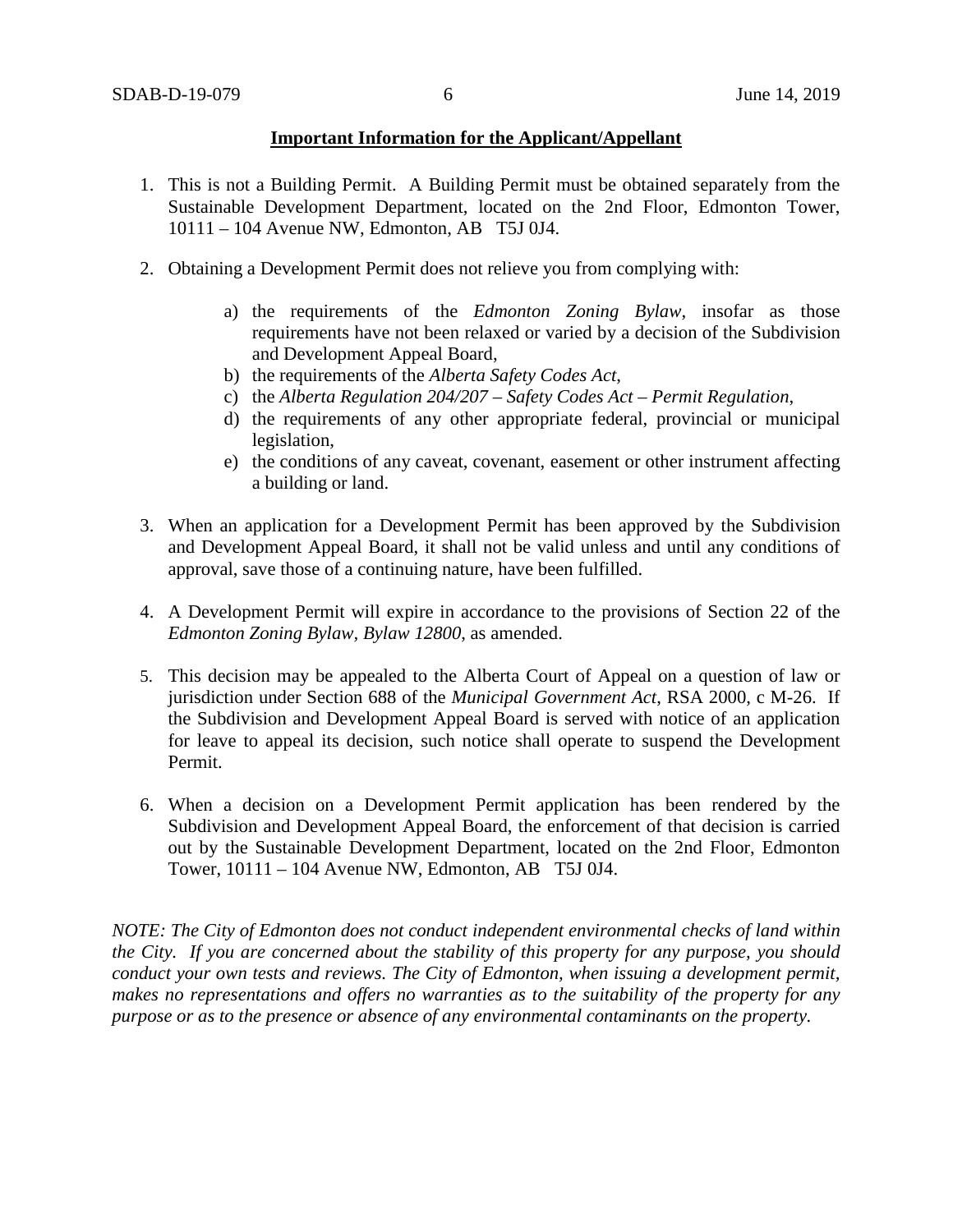

Date: July 11, 2019 Project Number: 302525621-001 File Number: SDAB-D-19-095

# **Notice of Decision**

[1] On June 26, 2019, the Subdivision and Development Appeal Board (the "Board") heard an appeal that was filed on June 3, 2019. The appeal concerned the decision of the Development Authority, issued on May 30, 2019, to refuse the following development:

> Construct a Single Detached House with Unenclosed Front Porch, rear uncovered deck (5.94m x 3.05m), rear balcony, fireplace, and to develop a Secondary Suite in the Basement.

- [2] The subject property is on Plan 1920560 Blk 99 Lot 3, located at 10526 85 Avenue NW, within the RF1 Single Detached Residential Zone. The Mature Neighbourhood Overlay and Strathcona Area Redevelopment Plan apply to the subject property.
- [3] The following documents were received prior to the hearing and form part of the record:
	- Copy of the Development Permit application with attachments, proposed plans, and the refused Development Permit;
	- The Development Officer's written submissions;
	- The Appellant's petition, previous SDAB decisions and photos; and
	- Online responses in support.
- [4] The following exhibits were presented during the hearing and form part of the record:
	- Exhibit  $A SDAB-D-15-073$
	- Exhibit  $B SDAB-D-16-250$
	- Exhibit  $C SDAB-D-19-009/010$

## **Preliminary Matters**

[5] At the outset of the appeal hearing, the Presiding Officer confirmed with the parties in attendance that there was no opposition to the composition of the panel.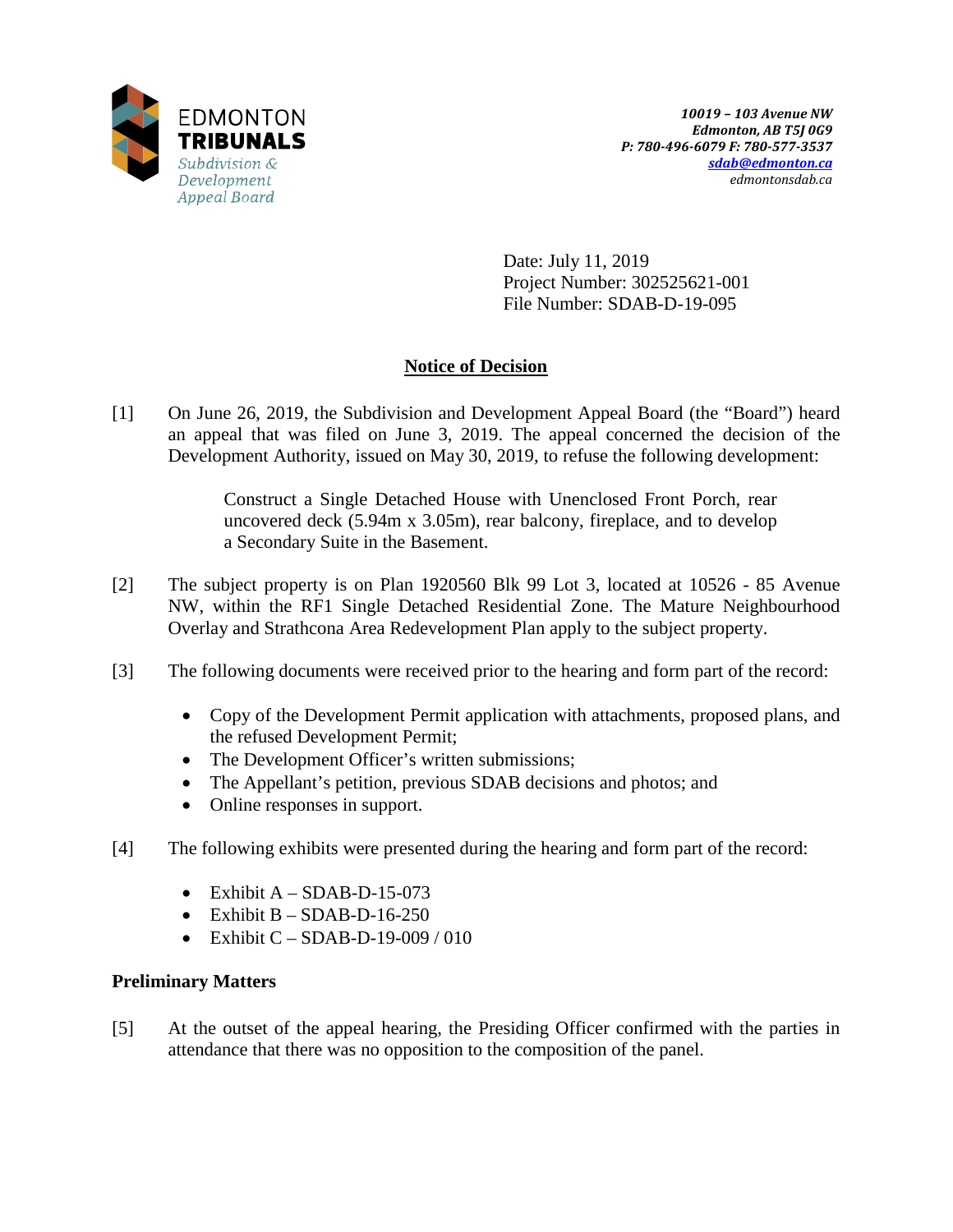- [6] The Presiding Officer outlined how the hearing would be conducted, including the order of appearance of parties, and no opposition was noted.
- [7] The appeal was filed on time, in accordance with Section 686 of the *Municipal Government Act*, RSA 2000, c M-26.

#### **Summary of Hearing**

- *i) Position of the Appellant, F. Sanchez*
- [8] F. Sanchez, the property owner, was accompanied by D. Glowicki of Ashton Homes.
- [9] They submitted a map and photographs of other overheight buildings within a two-block radius, including walk-up apartment buildings and several sets of duplexes.
- [10] In response to a question from the Board, they explained that they determined that these buildings are overheight by looking at the floor heights. They also spoke to several people at some of the sites who confirmed that height variances had been granted.
- [11] A petition was submitted with numerous signatures in support of the proposed development, and the Development Officer also indicated that several neighbours had provided their support. There is much enthusiasm for this project to go ahead and residents wish to see the old homes redeveloped.
- [12] Six previous decisions of the SDAB were submitted to the Board to support the request for a Height variance. The Chair explained that each appeal is evaluated on its own merits as circumstances may be different in each situation and the Board is not bound by its previous decisions. Mr. Sanchez and Mr. Glowicki confirmed that they understood this.
- [13] Strathcona is a mixed use area. They have designed the proposed house not only to fit in with the area, but also specifically for this particular street. There is a walk-up apartment building immediately to the east of the proposed development and two sets of duplexes to the east of this apartment building.
- [14] No objections have been received and they feel that the proposed development fits into the streetscape and the area.
- [15] The Appellant provided the following responses to questions from the Board:
	- a) While the Height regulations in the Mature Neighbourhood Overlay are guidelines that are helpful, in this case, the one-metre excess in Height does not appear to be an issue for surrounding neighbours. There have been many changes to designer housing and many contemporary homes have a flat roof or very low pitched roofs that skew the Height calculations. The proposed development has a very low pitched roof with a ratio of 1:12.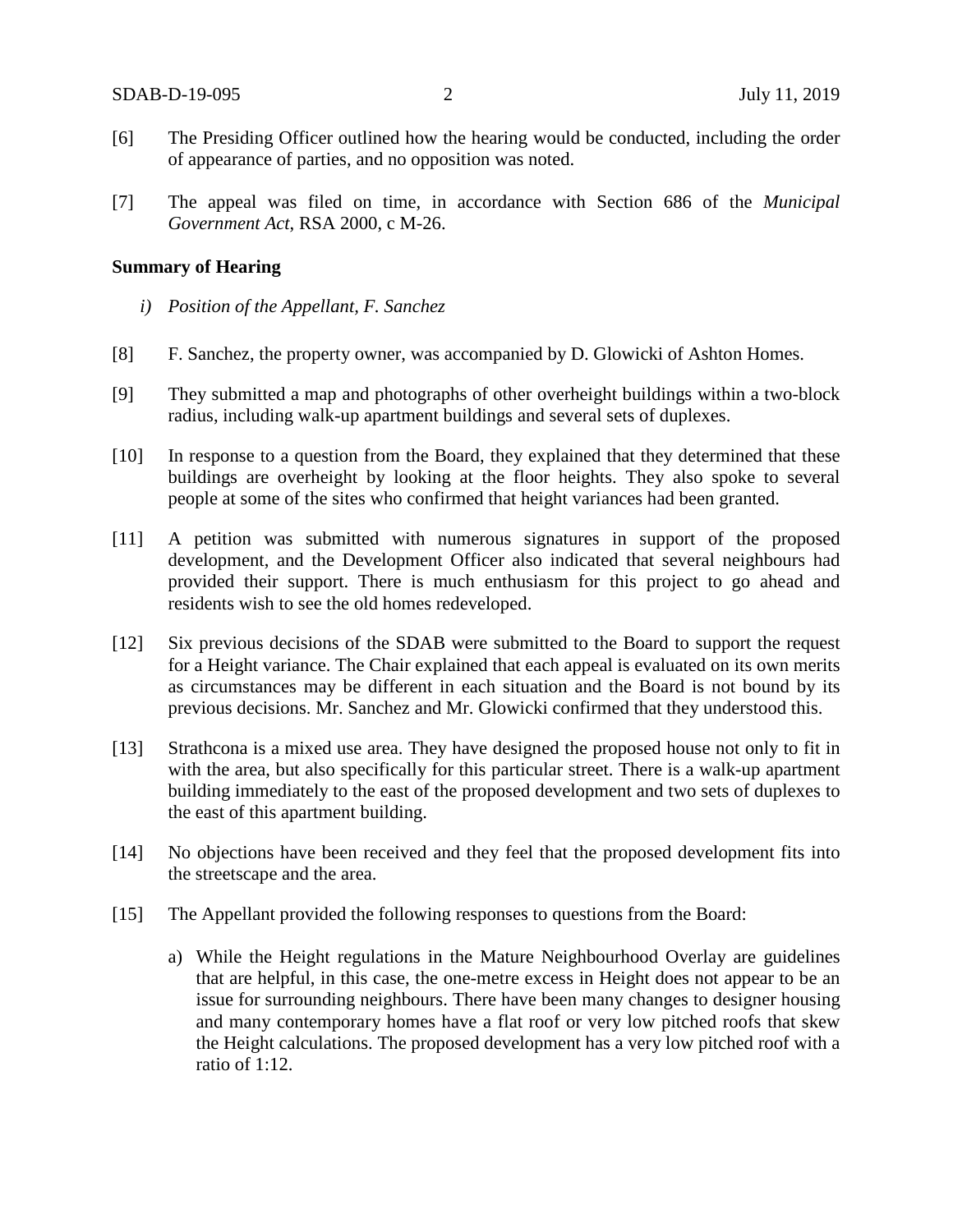- b) One neighbour on the street provided his support for the proposed development on the condition that no Height variance will be requested when the property immediately abutting his property is developed. The abutting lot is also owned by Mr. Sanchez and he is prepared to accommodate this neighbour's request.
- c) The basement, main floor and second floor all have nine-foot high ceilings while the third floor has a ceiling that is eight feet high.
- d) Construction has not yet begun.
- e) They are aware that in older neighbourhoods, sewer connections may be shallower than in newer areas. They will not be making a new application to pull the building further out of the ground should this issue arise. Instead, they will install a pump if necessary.
- f) The rear yard of the apartment building to the east consists of a concrete parking lot.
- g) The duplexes to the east of the apartment building are a few feet taller than the apartment building. Their proposed development will be similar in height to these duplexes and will therefore be higher than the apartment building.
- h) They have reviewed the proposed conditions of the Development Officer and have no objections to them should this development be approved.
- *ii) Position of the Development Officer, R. Zhou*
- [16] The Development Authority did not attend the hearing and the Board relied on Mr. Zhou's written submission.

#### **Decision**

- [17] The appeal is ALLOWED and the decision of the Development Authority is REVOKED. The development is GRANTED as applied for to the Development Authority, subject to the following CONDITIONS:
	- 1. The development shall be constructed in accordance with the stamped and approved drawings.
	- 2. WITHIN 14 DAYS OF APPROVAL, prior to any demolition or construction activity, the applicant must post on-site a development permit notification sign (Section 20.5).
	- 3. Landscaping shall be installed and maintained in accordance with Section 55.
	- 4. Platform Structures located within a Rear Yard or interior Side Yard, and greater than 1.0 m above the finished ground level, excluding any artificial embankment, shall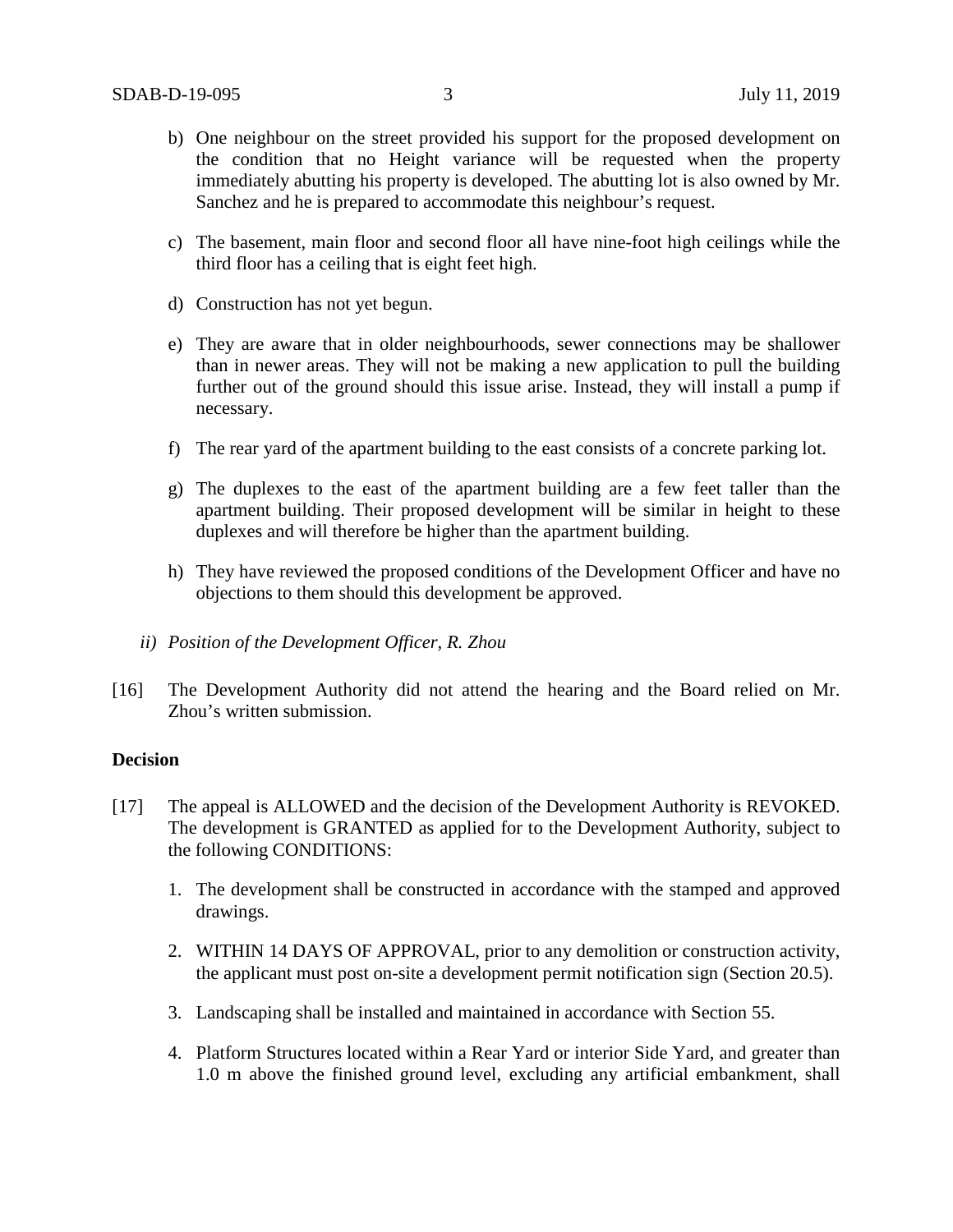provide Privacy Screening to prevent visual intrusion into Abutting properties (Reference Section 814.3.9).

- 5. Single Detached Housing requires 1 parking spaces per dwelling; parking may be in tandem as defined in Section 6.1(112) (Reference Schedule 1 of Section 54.2).
- 6. Landscaping shall be installed and maintained in accordance with Section 55.
- 7. Frosted or opaque glass treatment shall be used on windows to minimize overlook into adjacent properties (Reference Section 814.3.8).
- 8. A hard surface Walkway is required between the Garage, Garage pad, or Parking Area and an entry to the Dwelling (Section 150.4.10).
- 9. For the Secondary Suite, 1 on-site parking space in addition to the parking requirements for the Principal Dwelling shall be provided (Reference Section 54.2 Schedule 1).
- 10. All required parking shall be clearly demarcated, have adequate storm water drainage and storage facilities, and be Hardsurfaced (Reference Section  $54.6(1)(a)(i)$ ).
- 11. A Secondary Suite shall be developed in such a manner that the exterior of the principal Dwelling containing the Secondary Suite shall appear as a single Dwelling from a public roadway other than a Lane (Reference Section 86).
- 12. Only one of a Secondary Suite or a Garden Suite may be developed in conjunction with a principal Dwelling (Reference Section 86).
- 13. A Secondary Suite shall not be developed within the same principal Dwelling containing a Group Home or Limited Group Home, Child Care Services or a Major Home Based Business, unless the Secondary Suite is an integral part of a Bed and Breakfast Operation in the case of a Major Home Based Business (Reference Section 86).
- 14. A maximum of one Household shall occupy a Secondary Suite (Reference Section 86).
- 15. Dwelling means a self-contained unit comprised of one or more rooms accommodating sitting, sleeping, sanitary facilities, and a principal kitchen for food preparation, cooking, and serving. A Dwelling is used permanently or semipermanently as a residence for a single Household (Reference Section 6.1).
- 16. Locked separation that restricts the nonconsensual movement of persons between each Dwelling unit shall be installed.
- 17. Secondary Suites shall not be included in the calculation of densities in this Bylaw (Reference Section 86).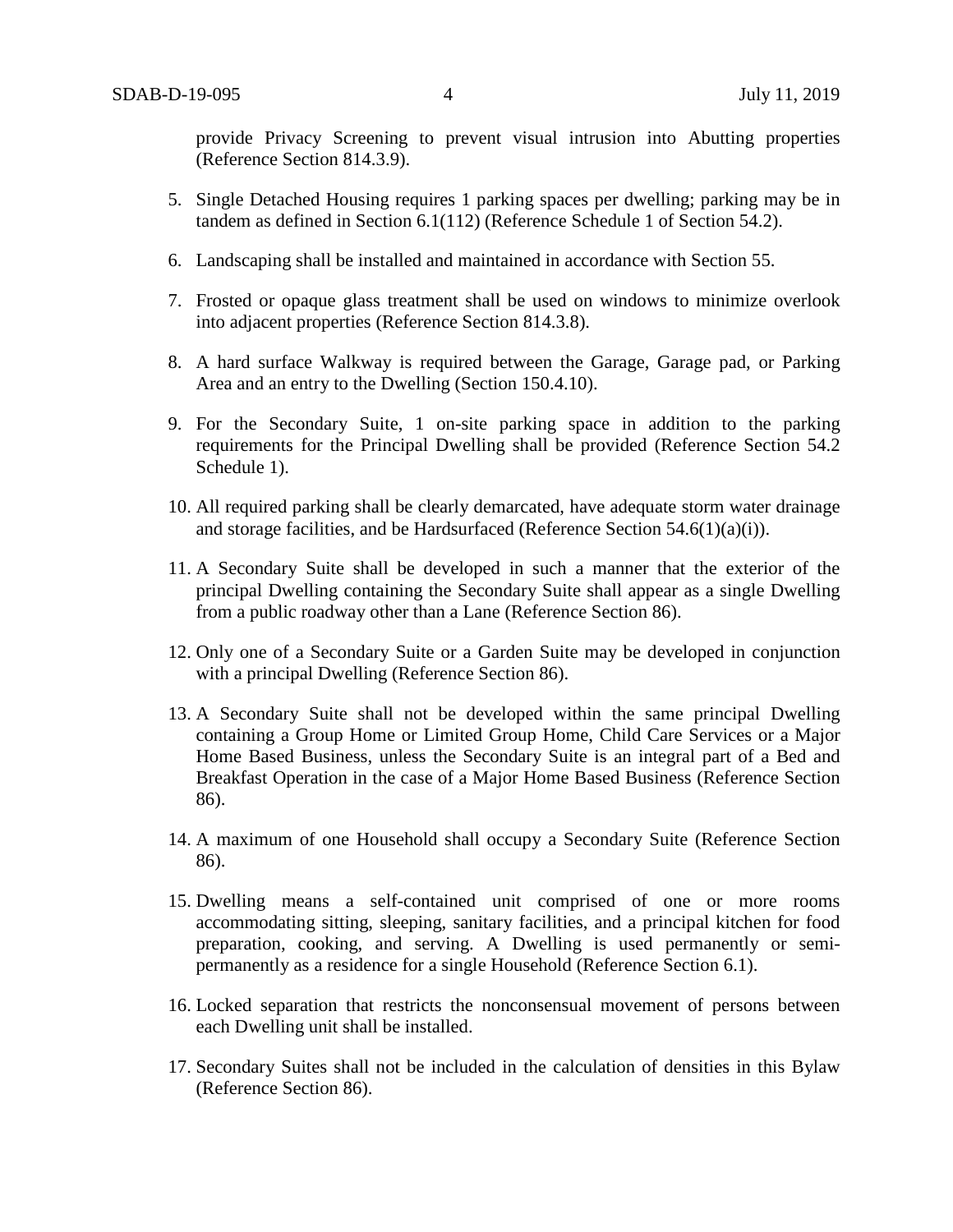### **ADVISEMENTS**

- 18. Any future deck development greater than 0.6m in height will require development and building permit approvals.
- 19. Any future deck enclosure or cover requires a separate development and building permit approval.
- 20. Any future basement development requires development and building permit approvals.
- 21. The driveway access must maintain a minimum clearance of 1.5m from all surface utilities.
- 22. Lot grades must match the Edmonton Drainage Bylaw 18093 and/or comply with the Engineered approved lot grading plans for the area. Contact Lot Grading at 780-496- 5576 or lot.grading@edmonton.ca for lot grading inspection inquiries.
- 23. Unless otherwise stated, all above references to "section numbers" refer to the authority under the *Edmonton Zoning Bylaw 12800*.
- 24. An approved Development Permit means that the proposed development has been reviewed against the provisions of this bylaw. It does not remove obligations to conform with other legislation, bylaws or land title instruments including, but not limited to, the Municipal Government Act, the Safety Codes Act or any caveats, restrictive covenants or easements that might be attached to the Site (Reference Section 5.2).
- 25. A Building Permit is required for any construction or change in use of a building. Please contact the 311 Call Centre for further information.
- [18] In granting the development the following variance to the *Zoning Bylaw* is allowed:
	- 1. The maximum allowed Height of 8.9 metres pursuant to section 814.3(5) is increased by 1.0 metre to allow a maximum permitted Height of 9.9 metres.

#### **Reasons for Decision**

- [19] Single Detached Housing is a Permitted Use in the RF4 Semi-Detached Residential Zone.
- [20] This appeal involves a request for a variance to Section 814.3(5) of *Edmonton Zoning Bylaw 12800*. The proposed development exceeds the maximum allowed Height by one metre. The Board has decided to allow the variance for the following reasons: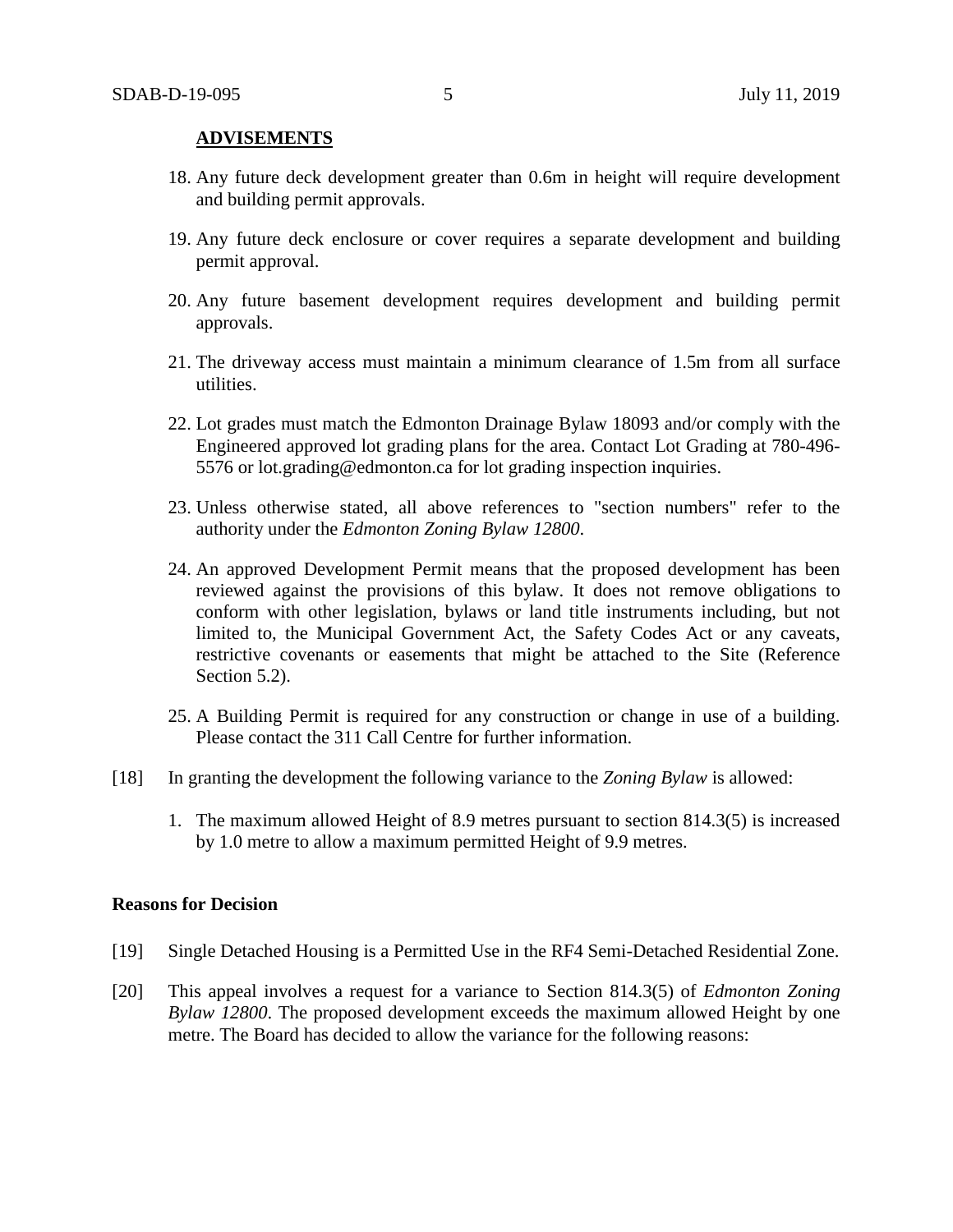- a) The community consultation facilitated by the Development Officer revealed that there was no opposition to the proposed variance and that there were a number of neighbours in favour of granting the requested variance.
- b) The Appellant presented a petition with 12 signatures in support of the proposed development. The Board notes that some of the addresses are from outside the 60 metre notification area and one of the signatures is from a property that the Appellant owns.
- c) No one wrote in opposition to the proposed development and no one appeared at the hearing in opposition to the development.
- d) The Board accepts the evidence of the Appellant that there are a number of homes in the neighbourhood that are overheight. The proposed overheight home will not be uncharacteristic of the neighbourhood and will fit in with the streetscape.
- e) The lot immediately to the east of the proposed development is zoned RA7 Low Rise Apartment Zone and it has a walk-up apartment on it. The only outdoor space on that property is a parking lot so the excess in Height of the proposed development will have little to no effect on the amenities of that property.
- [21] For all of the above reasons, the Board is of the opinion that the proposed development will not unduly interfere with the amenities of the neighbourhood nor materially interfere with or affect the use, enjoyment or value of neighbouring parcels of land.

me

Mark Young, Presiding Officer Subdivision and Development Appeal Board

Board members in attendance: Mr. B. Gibson, Mr. J. Kindrake, Ms. E. Solez, Ms. S. McCartney,

cc: Development & Zoning Services – R. Zhou/ A. Wen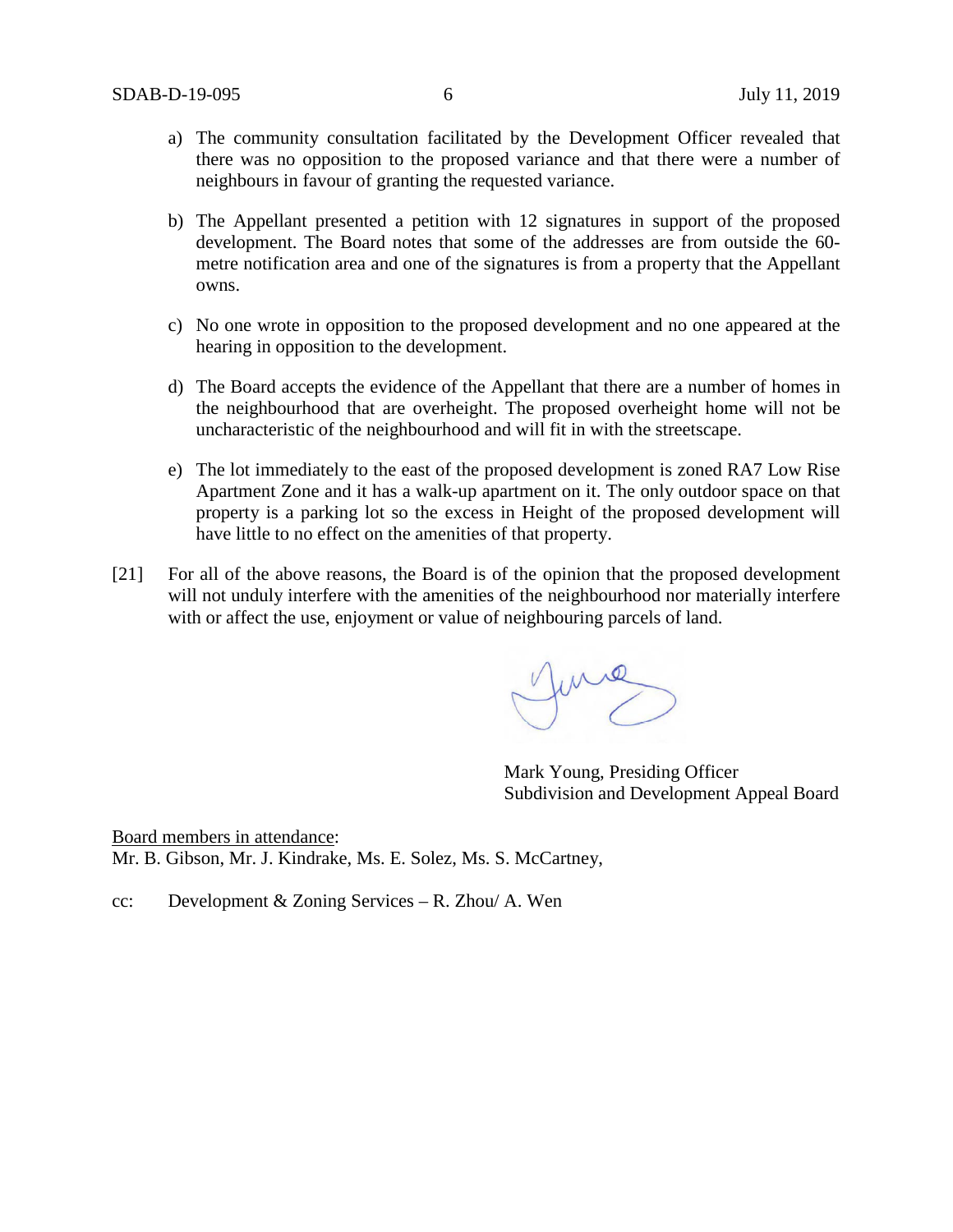## **Important Information for the Applicant/Appellant**

- 1. This is not a Building Permit. A Building Permit must be obtained separately from the Sustainable Development Department, located on the 2nd Floor, Edmonton Tower, 10111 – 104 Avenue NW, Edmonton, AB T5J 0J4.
- 2. Obtaining a Development Permit does not relieve you from complying with:
	- a) the requirements of the *Edmonton Zoning Bylaw*, insofar as those requirements have not been relaxed or varied by a decision of the Subdivision and Development Appeal Board,
	- b) the requirements of the *Alberta Safety Codes Act*,
	- c) the *Alberta Regulation 204/207 – Safety Codes Act – Permit Regulation*,
	- d) the requirements of any other appropriate federal, provincial or municipal legislation,
	- e) the conditions of any caveat, covenant, easement or other instrument affecting a building or land.
- 3. When an application for a Development Permit has been approved by the Subdivision and Development Appeal Board, it shall not be valid unless and until any conditions of approval, save those of a continuing nature, have been fulfilled.
- 4. A Development Permit will expire in accordance to the provisions of Section 22 of the *Edmonton Zoning Bylaw, Bylaw 12800*, as amended.
- 5. This decision may be appealed to the Alberta Court of Appeal on a question of law or jurisdiction under Section 688 of the *Municipal Government Act*, RSA 2000, c M-26. If the Subdivision and Development Appeal Board is served with notice of an application for leave to appeal its decision, such notice shall operate to suspend the Development Permit.
- 6. When a decision on a Development Permit application has been rendered by the Subdivision and Development Appeal Board, the enforcement of that decision is carried out by the Sustainable Development Department, located on the 2nd Floor, Edmonton Tower, 10111 – 104 Avenue NW, Edmonton, AB T5J 0J4.

*NOTE: The City of Edmonton does not conduct independent environmental checks of land within the City. If you are concerned about the stability of this property for any purpose, you should conduct your own tests and reviews. The City of Edmonton, when issuing a development permit, makes no representations and offers no warranties as to the suitability of the property for any purpose or as to the presence or absence of any environmental contaminants on the property.*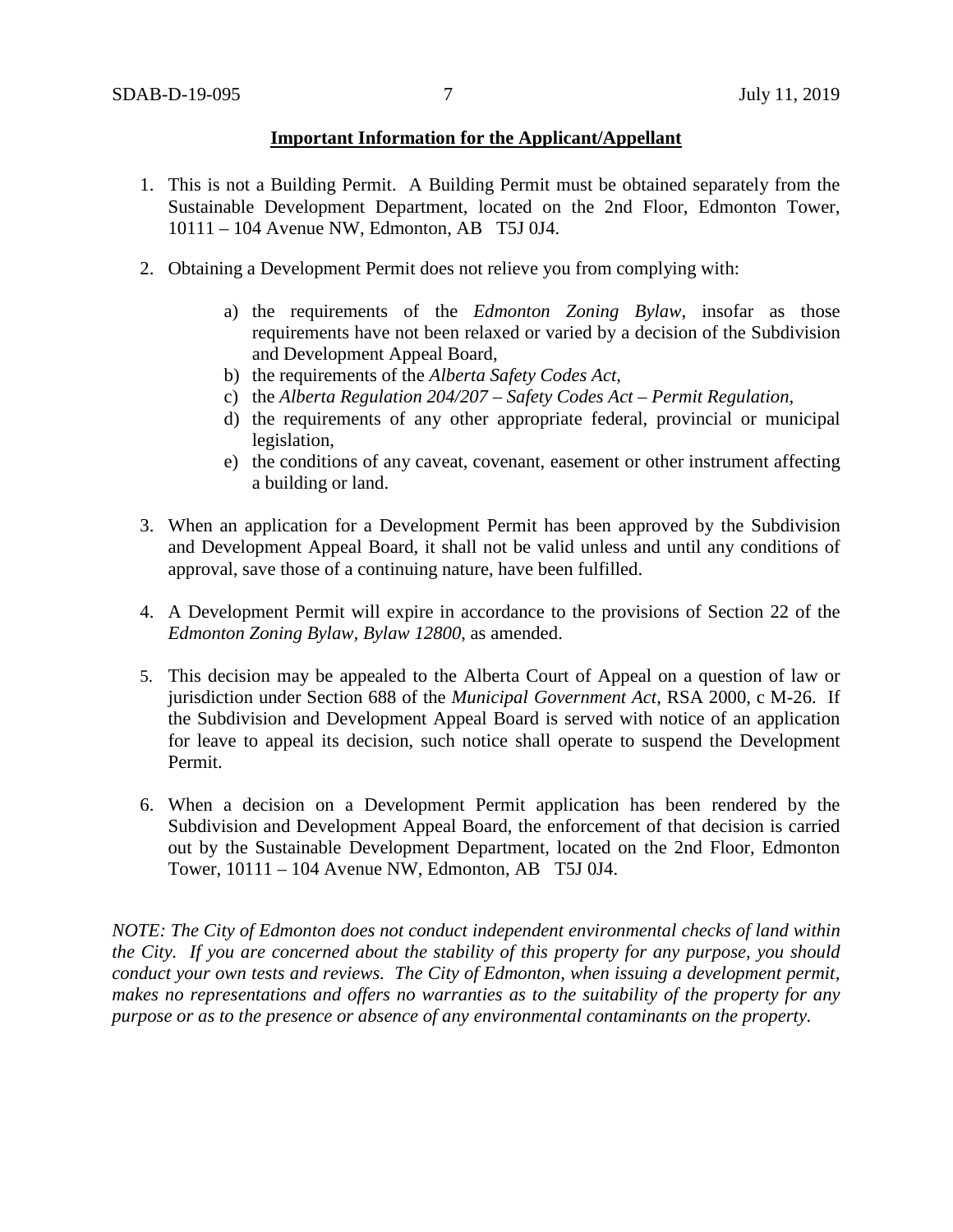

Fire & Flower Inc. 400, 5241 Calgary Trail NW Edmonton AB T6H 5G8

Date: July 11, 2019 Project Number: 306082440-001 File Number: SDAB-D-19-080

## **Notice of Decision**

[1] At a hearing on June 5, 2019, the Subdivision and Development Appeal Board (the "Board") made and passed the following motion:

"That the appeal hearing be postponed to June 26."

[2] On June 26, 2019, the Board made and passed the following motion:

"That SDAB-D-19-080 be raised from the table."

[3] On June 26, 2019, the Board heard an appeal that was filed on May 8, 2019. The appeal concerned the decision of the Development Authority, issued on April 25, 2019, to refuse the following development:

> Change the use from a Specialty Food Store (Starbucks) to a Cannabis Retail Sales and construct interior alterations

- [4] The subject property is on Plan 9123322 Blk 1 Lot 56, located at 4333 50 Street NW, within the DC2 - Site Specific Development Control Provision. The Burnewood Neighbourhood Area Structure Plan applies to the subject property.
- [5] The following documents were received prior to the hearing and form part of the record:
	- Copy of the Development Permit application with attachments, proposed plans and the refused Development Permit;
	- The Development Officer's written submissions;
	- Supplemental Submission from City of Edmonton Law Branch; and
	- The Appellant's written submissions.

## **Preliminary Matters**

[6] At the outset of the appeal hearing, the Presiding Officer confirmed with the parties in attendance that there was no opposition to the composition of the panel.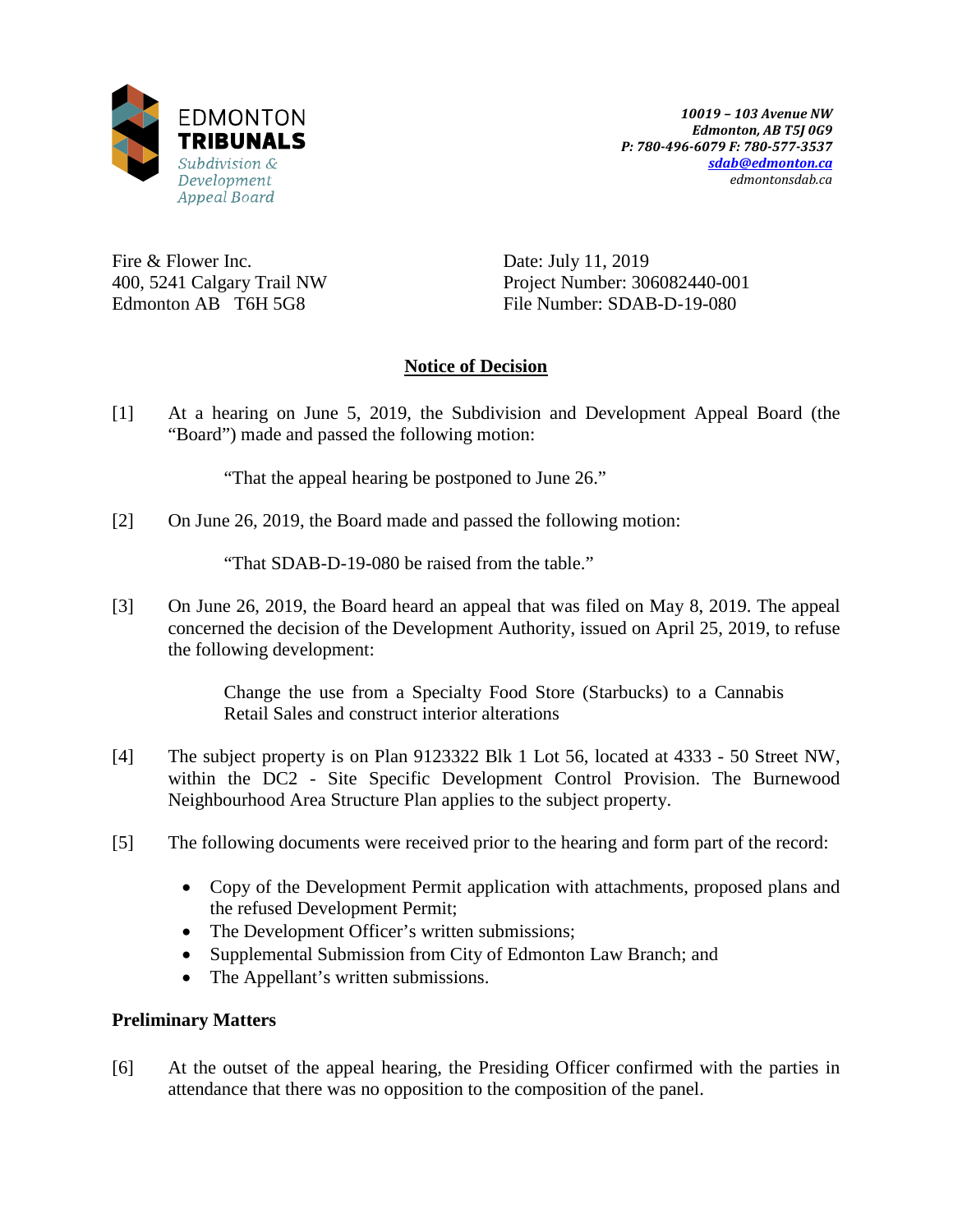- [7] The Presiding Officer outlined how the hearing would be conducted, including the order of appearance of parties, and no opposition was noted.
- [8] The appeal was filed on time, in accordance with Section 686 of the *Municipal Government Act*, RSA 2000, c M-26.

#### **Summary of Hearing**

- *i) Position of the Appellants, Fire and Flower*
- [9] Mr. Wakefield appeared to represent the Appellant. He was accompanied by V. Gereluk of Fire and Flower. The subject site is zoned DC2 Site Specific Development Control Provision and was amended on December 10, 2018 to add Cannabis Retail Sales as a listed Use.
- [10] The Development Permit application was refused because the setback from public lands (Jackie Parker Recreational Area) is only 47 metres instead of the required 100 metres as required under Section 70.5 of the *Edmonton Zoning Bylaw*.
- [11] Ms. Gereluk grew up in the area and is familiar with the location of the park in relation to the subject site. A map under Tab 4 shows there is only one building on the subject site and no matter which bay the Cannabis Retail Sales occupies, it will always be 47 metres away from the Jackie Parker Recreational Area.
- [12] Tab 8 contains a map showing the boundaries of the Jackie Parker Recreational Area and the nearby dog park, and Tab 9 contains an overhead view of the area. Other maps provided under Tabs 12, 13 and 14 show that walking distances from the subject site to the park are significantly greater than 47 metres.
- [13] Mr. Wakefield referenced subsections DC2.1040.4(n) and (o), which read as follows:
	- n. The Development Officer may grant relaxations to Section 50 to 79 of the Zoning Bylaw and the provisions of this District, if in his opinion such a variance would be in keeping with the general purpose of this District and would not affect the amenities, use and enjoyment of neighbouring properties.
	- o. The Development Officer may grant relaxations to the regulations contained in Sections 40 to 98 of the Zoning Bylaw and the provision of this zone if, in his opinion, such a variance would be in keeping with the General Purpose and would not adversely affect the amenities, use and enjoyment of the neighbouring properties.
- [14] These provisions give specific variance powers to the Development Officer to vary certain sections of the *Edmonton Zoning Bylaw*. Section 70 of the Bylaw is one of the sections that the Development Officer may vary. This section deals with the Cannabis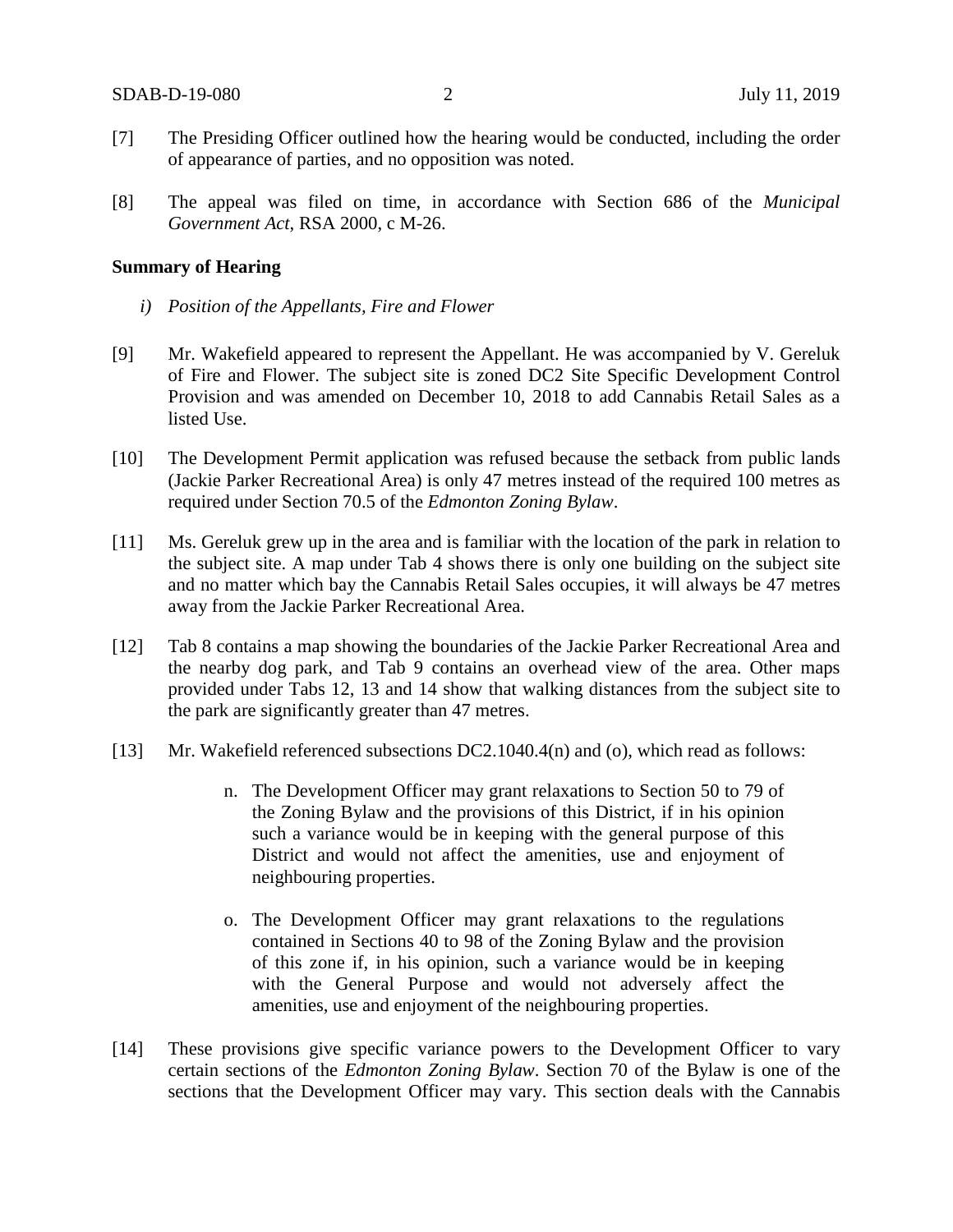Retail Sales regulations, including the regulation that imposes the 100-metre separation distance from public lands.

- [15] The 47-foot separation distance between the proposed development and the park is essentially the road width. It is measured from the site boundary of the subject site to the site boundary of Jackie Parker Recreational Area. As per the maps provided at Tab 5, the actual distance from the door of the proposed development to the park area is between 178.55 meters and 300.04 metres depending on which portion of the park you measure to.
- [16] He has provided the City's standard "Cannabis Retail Sales Law and Legislation Brief" (Tab 6).
- [17] At Tab 7 is "Supplemental Submission of the City of Edmonton". This document was prepared by the City's Law Branch for this appeal. Mr. Wakefield quoted from the supplemental submission:

**However, the DC2 Zoning for this site expressly allows the Development Officer authority to grant relaxations** to "Sections 50-79 of the Zoning Bylaw" and "the provisions of this district" where a variance would be "keeping with the general purpose of this District and would not affect the amenities, use and enjoyment of neighbouring properties". This authorization is found in s. 4(n) of the DC2 Zone…

**[T]he position of the City of Edmonton is that the Board does have the authority to exercise variance power if the Board finds that the Development Officer did not follow the instruction of City Council.** [emphasis per original document]

- [18] The Development Officer in his refusal simply noted the shortfall in the required 100 metre separation distance, but did not consider the authority that he had to vary this requirement. Mr. Wakefield is of the view that the Development Officer erred in light of DC2.1040.4(n) and (o) and in light of the recent DC2 rezoning.
- [19] As per the *Garneau* case, the Development Officer has two sources of variance power. In the matter before us they are found in Section 11 of the *Edmonton Zoning Bylaw,* which is the general variance power, and in subsections DC2.1040.4(n) and (o), the specific variance powers for the DC2.
- [20] Mr. Wakefield quoted further from the City's supplemental submission, which he said showed how broad the Development Officer's variance power is:

Although the DC2 expressly states that s. 70 requirements apply, this is subject to the ability of the Development Officer to grant variances to ss. 50-75 and "the provisions of [the] district". Not only can the Development Officer vary s. 70 itself, but he is also authorized to vary s. 5(d) of the district- the very *requirement* to apply s. 70.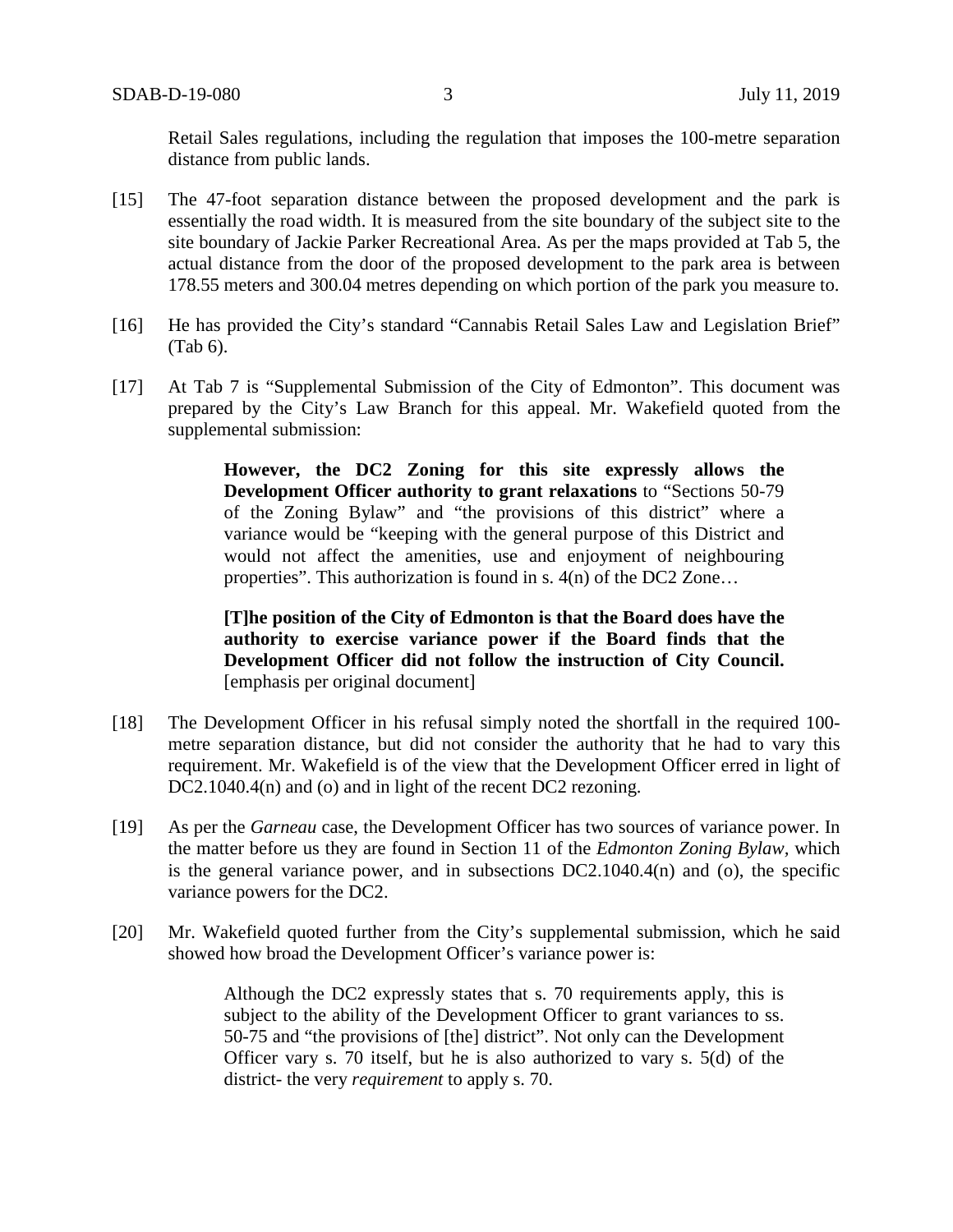- [21] The Board must decide if a variance is warranted and if such a variance would be in keeping with the general purpose of the District and would not affect the amenities, use and enjoyment of neighbouring properties.
- [22] Tab 10 is a copy of the rezoning report that went to council. The purpose of the rezoning was stated as: "to add Cannabis Retail Sales to the list of allowable uses within the approved DC2."
- [23] Under the heading, The Application, from page 2 of the report:

This application proposes to add Cannabis Retail Sales to the list of allowable uses within the approved DC2. The current DC2 provision provides for convenience commercial and personal service uses, including minor alcohol sales, which are intended to serve the day to day needs of resident within the adjacent residential neighbourhood.

[24] Under the heading, Site and Surrounding Area, from page 2 of this rezoning report it states:

> The existing DC2 Provision accommodates a range of commercial shopping uses in a number of buildings on the subject site.

The last paragraph under this heading points out that the Jackie Parker Recreational Area is located across 50 Street.

[25] The last paragraph under the heading Planning Analysis, from page 3 of the rezoning report states:

> In terms of compatibility, the proposed commercial development is located on a busy arterial roadway. Given the location and surrounding uses, the proposed development will be compatible with adjacent land uses.

[26] In Fire and Flower's arguments (Tab 11) they state:

This rezoning for cannabis retail was recommended with full support from the City of Edmonton Planning Department as compatible with existing land uses.

- [27] This was site-specific re-zoning and there is only one commercial building on site. Any use within that building would violate the 100 metre separation distance.
- [28] 50th street at this location is identified as a Highway Connector in the City of Edmonton 2009 Transportation Master Plan and must include a 180-metre right-of-way. If the required right-of-way is incorporated, the boundary of Jackie Parker Park Recreational Area would be at the edge of the right-of-way, not at the edge of the street itself.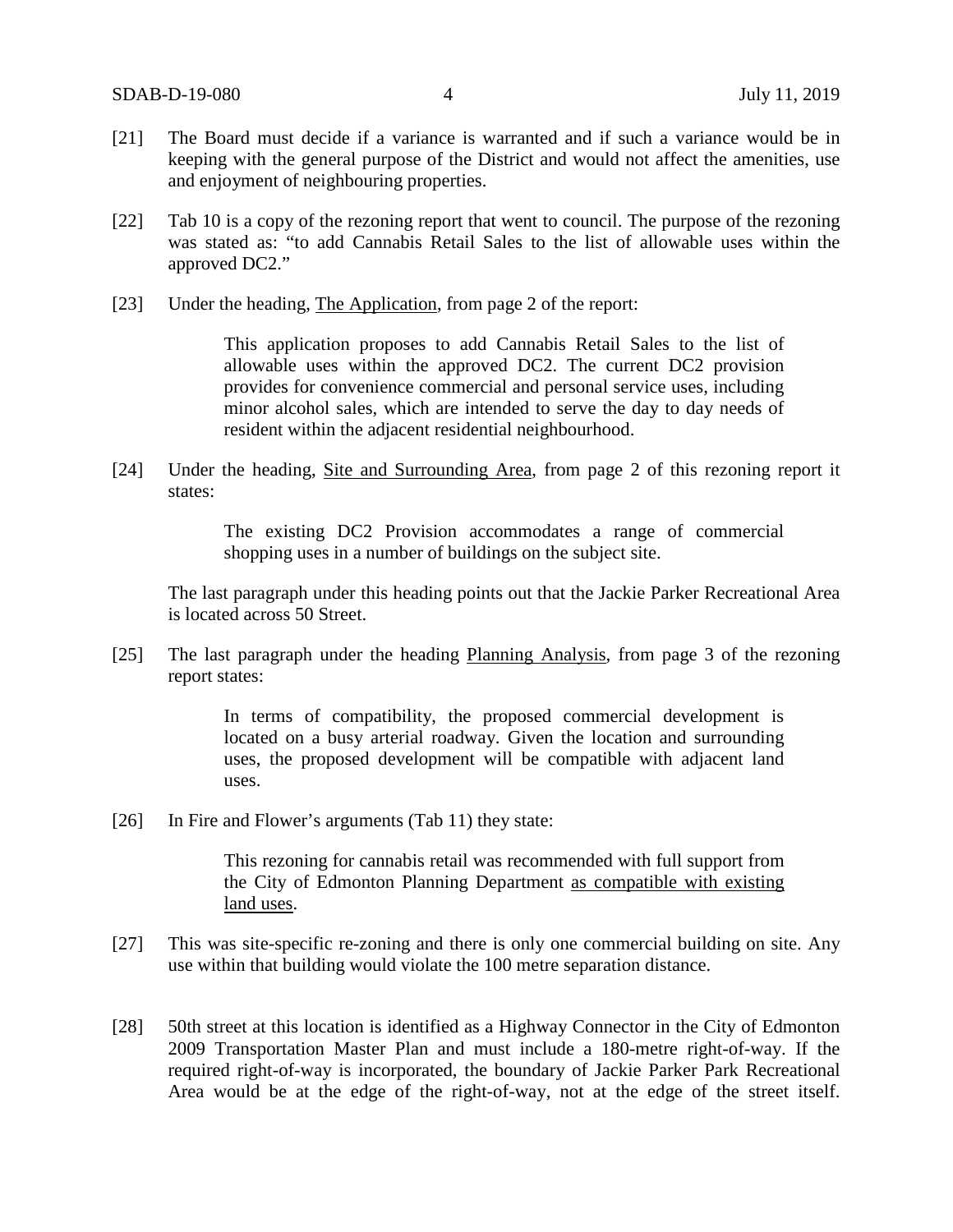Therefore, the measurement from the door of the proposed cannabis retail store to the edge of Jackie Parker Recreational Area is actually 94.95 metres.

[29] The question of whether the variance would affect the amenities, use and enjoyment of neighbouring properties is answered by both Edmonton City Council and members of the Administrative Staff from the City Planning Department. In the December  $10<sup>th</sup>$  public hearing agenda package, the report on item 3.2, prepared by Don Read, Principal Planner for the City of Edmonton and approved by Tim Ford, General Supervisor for the Core and Mature Communities Area of the Planning Branch of the Urban Form & Strategic Development Department, it was stated that:

> In terms of compatibility, the proposed commercial development is located on a busy arterial roadway. Given the location and surrounding uses, the proposed development will be compatible with adjacent uses.

- [30] Mr. Wakefield referred to SDAB decision SDAB-D-17-071 [*Glenora Liquor Store*] (Tab 15). In that case the Board was of the view that it did not make sense that City Council would allow alcohol sales to be a listed use on a site-specific DC2 when a strict application of the separation distance regulations would mean no such use could be developed. The Board decided this was not Council's intention and concluded that the Development Officer had not followed the directions of Council.
- [31] The DC2 Provisions in *Glenora Liquor Store* provided no specific variance powers to the Development Officer, yet the Board still granted the required variance. In the current case before the Board, subsections DC2.1040.4(n) and (o) provide wide variance powers to the Development Officer and the Board inherits that same variance power in today's appeal.
- [32] SDAB decision SDAB-D-19-050 [*First Capital Asset Management]* (Tab 16) concerned property located in a DC1 District in which a larger area was rezoned than in the DC2 situations. It was similar to the *Glenora Liquor Store* case where a use was listed but strict separation distance regulations prevented development. The Board ruled that, when Council rezoned the district to allow alcohol sales knowing there was a park across the street, Council intended that a variance to the separation distance should be granted if a strict application of the separation distance would mean alcohol sales could not be developed in the district.
- [33] In conclusion, the Development Officer did not exercise his variance power and showed no indication that he recognized he had variance power. No representative of the City is at today's hearing and there were no written objections from any neighbours and no one appeared in opposition.
- [34] The Board should find that the Development Officer did not follow the directions of Council and should waive the separation distance requirement.
- [35] The Appellant provided the following responses to questions from the Board.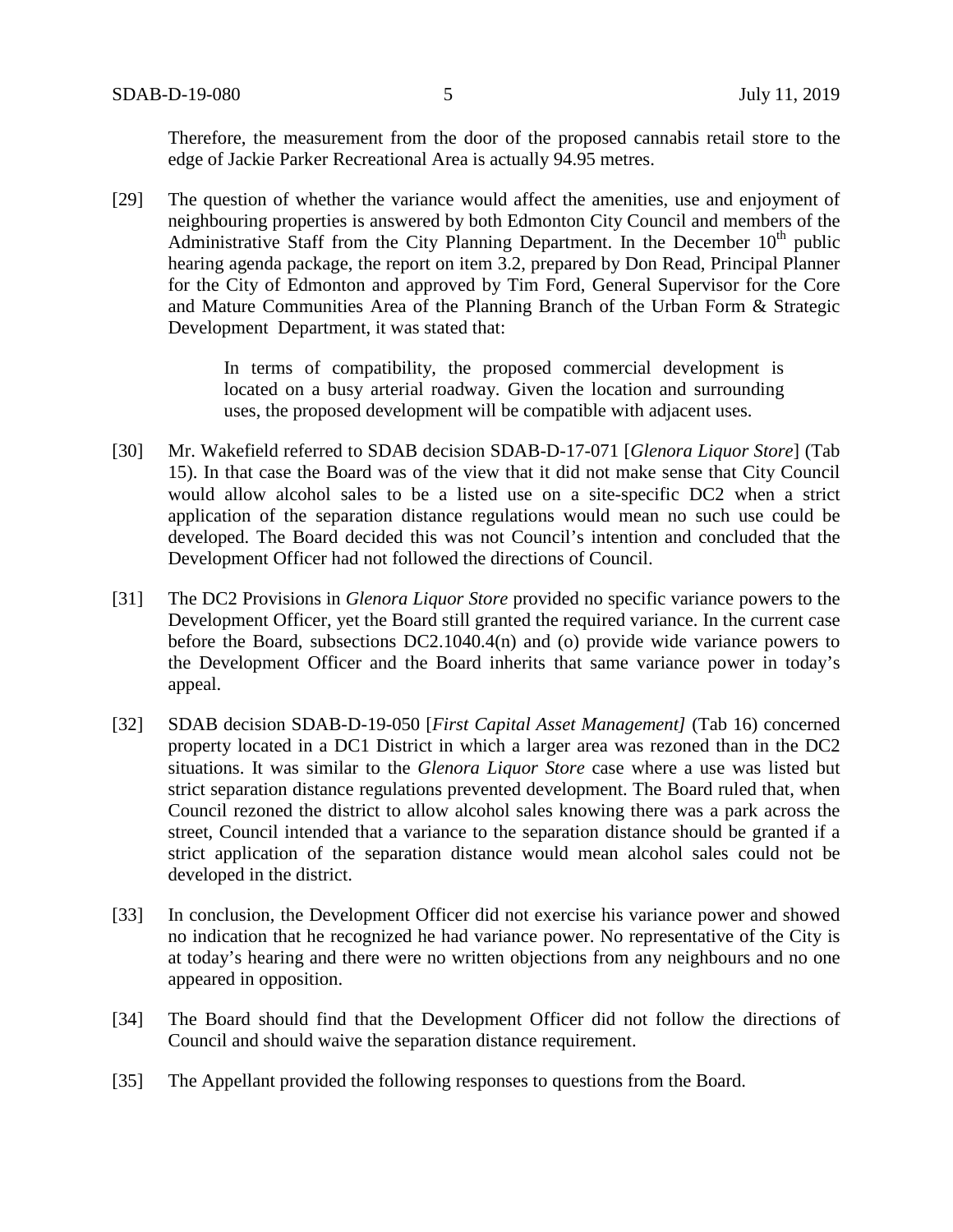- a) The park is not fenced but there is a berm along 50 Street. Also, there is a long line of trees between 50 Street and the park.
- b) The Appellant could not explain why different sections of the bylaw are referred to in subsections DC2.1040.4(n) and (o). However Section 70 which contains the Special Land Use Provisions relating to Cannabis Retail Sales is encompassed by both subsections; therefore, the Development Officer has been granted the power to vary Section 70, regardless of whether subsection  $DC2.1040.4(n)$  or (o) applies. There may be some question as to the drafting quality of this DC2; however, the intent is clear.
- c) This appeal was originally scheduled for an earlier hearing but was adjourned to explore the true intent of the legislation. Mr. Wakefield suggested that one can infer from the absence of any representative of the City and from Mr. Gunther's brief that it appears that the City is not opposing the proposed development on legal grounds.
- *ii) Position of the Development Officer, Mr. Welch*
- [36] The Development Authority did not appear and the Board relied on the written submissions of the Development Officer, Mr. Welch, and the supplemental submission of Mr. Gunther, City Law Branch.

## **Decision**

- [37] The appeal is ALLOWED and the decision of the Development Authority is REVOKED. The development is GRANTED as applied for to the Development Authority, subject to the following CONDITIONS:
	- 1. The Cannabis Retail Sales shall include design elements that readily allow for natural surveillance to promote a safe urban environment, where applicable and to the satisfaction of the Development Officer, including the following requirements:
		- customer access to the store is limited to a storefront that is visible from the street other than a Lane, or a shopping centre parking lot, or mall access that allows visibility from the interior of the mall into the store;
		- the exterior of all stores shall have ample transparency from the street;
		- Any outdoor lighting shall be designed to ensure a well-lit environment for pedestrians and illumination of the property; and
		- Landscaping shall be low-growing shrubs or deciduous trees with a high canopy at maturity to maintain natural surveillance.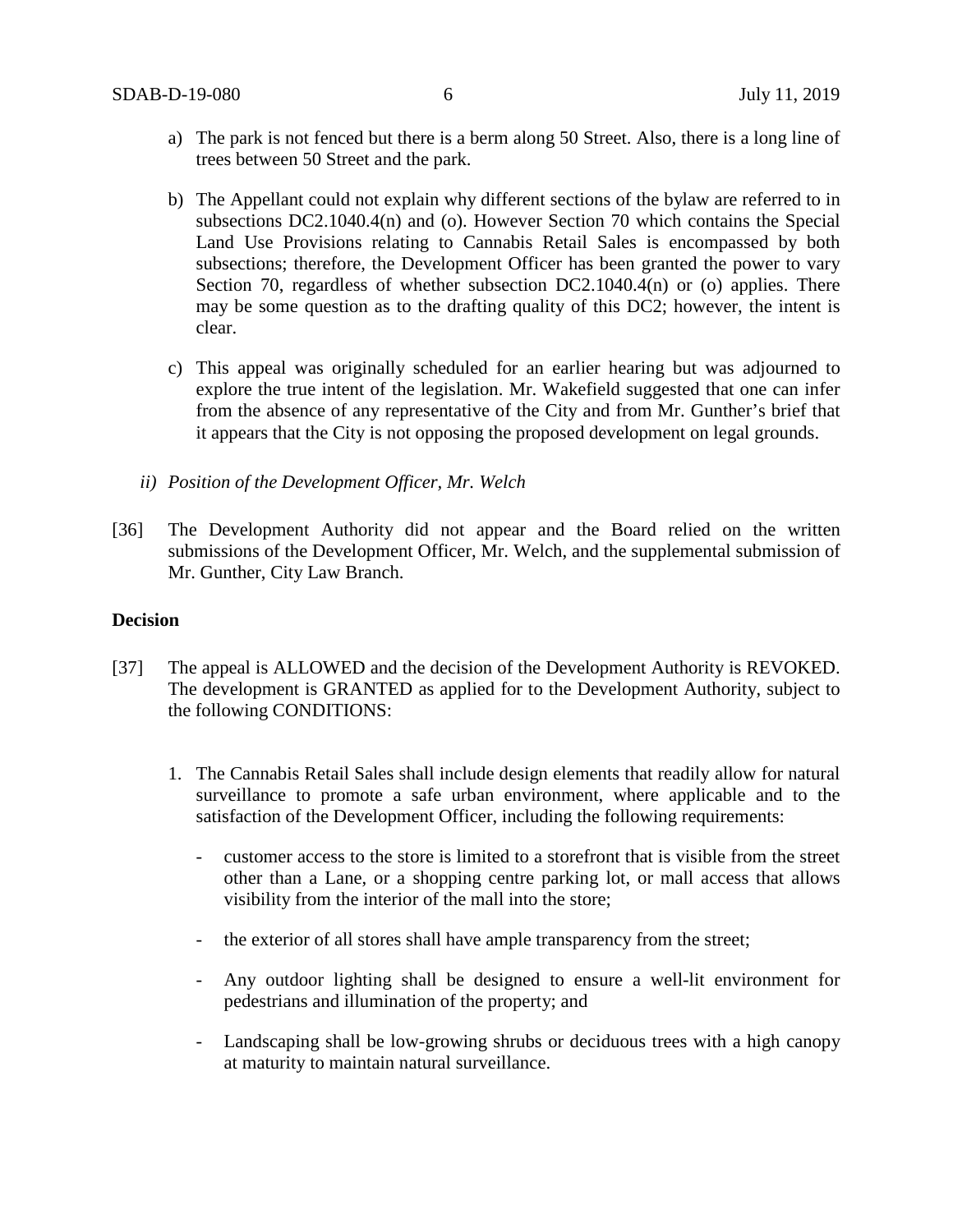- 2. Exterior lighting shall be developed to provide a safe lit environment in accordance with Sections 51 and 58 and to the satisfaction of the Development Officer.
- 3. Any outdoor lighting for any development shall be located and arranged so that no direct rays of light are directed at any adjoining properties, or interfere with the effectiveness of any traffic control devices. (Reference Section 51 of the Edmonton Zoning Bylaw 12800).

## **NOTES:**

- 1. An approved Development Permit means that the proposed development has been reviewed only against the provisions of the *Edmonton Zoning Bylaw*. It does not remove obligations to conform with other legislation, bylaws or land title instruments such as the *Municipal Government Act*, the ERCB Directive 079, the *Edmonton Safety Codes Permit Bylaw* or any caveats, covenants or easements that might be attached to the Site.
- 2. The Development Permit shall not be valid unless and until the conditions of approval, save those of a continuing nature, have been fulfilled; and no notice of appeal from such approval has been served on the Subdivision and Development Appeal Board within the time period specified in subsection 21.1 (Ref. Section 17.1).
- 3. Signs require separate Development Applications.
- 4. The City of Edmonton does not conduct independent environmental checks of land within the City. If you are concerned about the suitability of this property for any purpose, you should conduct your own tests and reviews. The City of Edmonton, in issuing this Development Permit, makes no representations and offers no warranties as to the suitability of the property for any purpose or as to the presence or absence of any environmental contaminants on the property.
- 5. A Building Permit is required for any construction or change in use of a building. For a building permit, and prior to the Plans Examination review, you require construction drawings and the payment of fees. Please contact the 311 Call Centre for further information.
- 6. This Development Permit is not a Business Licence. A separate application must be made for a Business Licence.
- [38] In granting the development the following variance to the Zoning Bylaw is allowed:
	- 1. The separation distance of 100 metres from public lands (Jackie Parker Recreational Area) required by Section 70.2(b) of the *Edmonton Zoning Bylaw* is waived.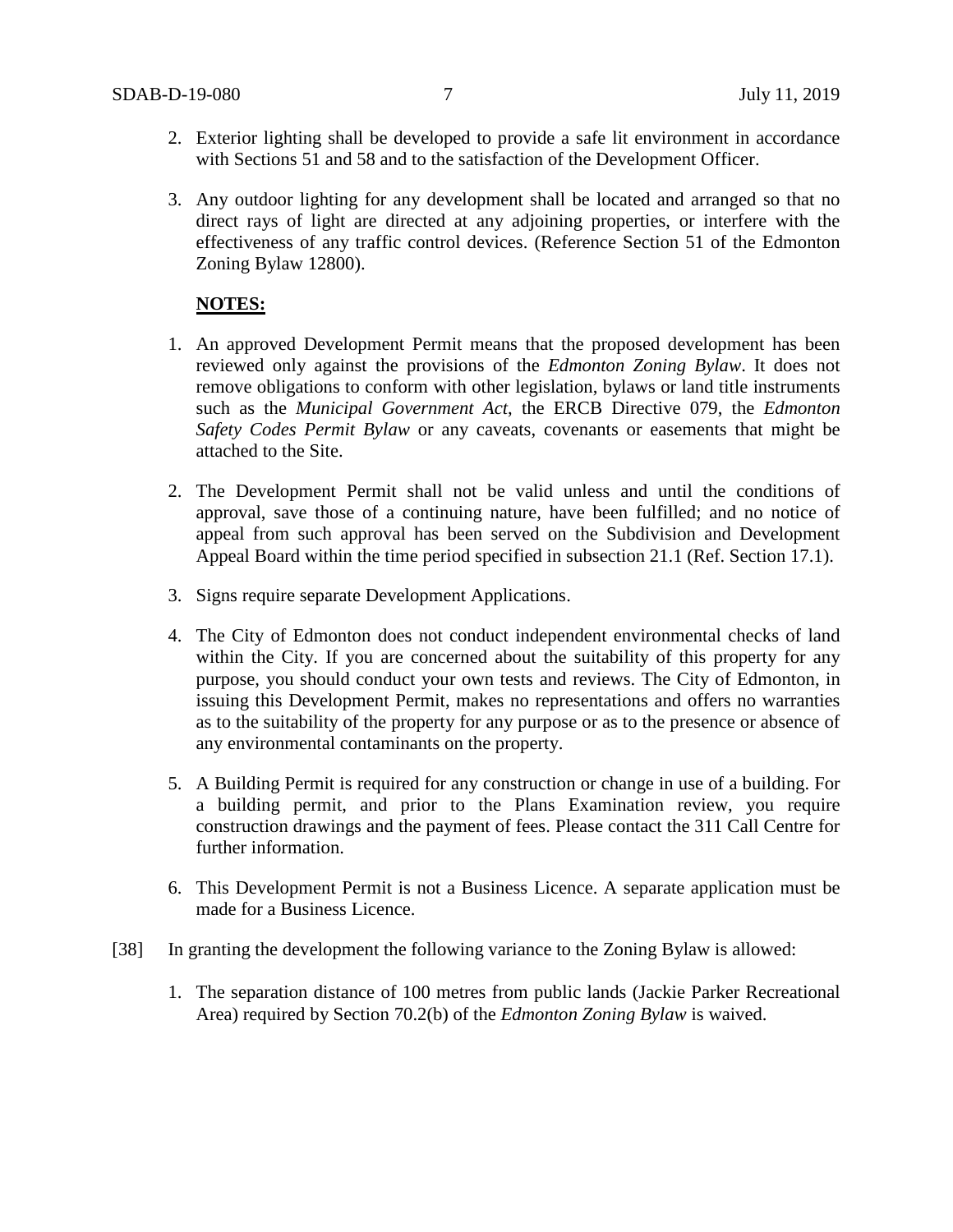## **Reasons for Decision**

- [39] This appeal involves the refusal of a Development Permit for Cannabis Retail Sales, which is a Listed Use under section DC2.1040.3(b) in this Site Specific Development Control Provision (the "DC2").
- [40] The Development Officer refused to issue the Development Permit because the DC2 Site is located 47 metres from Jackie Parker Recreational Area, which is zoned (AP) Public Parks Zone. Section 70.2(b) of the *Edmonton Zoning Bylaw* requires a 100-metre separation distance from, among other things, any Site being used as public lands. Section 70.3(d) defines "public lands" as limited to Sites zoned AP (Public Parks Zone) and Sites zoned A. Section 70.3(a) states that the separation distance in Section 70(2) shall be measured from Site boundary to Site boundary.
- [41] Section 685.4(b) of the *Municipal Government Act* states:

(4) Despite subsections (1), (2) and (3), if a decision with respect to a development permit application in respect of a direct control district …

- (b) is made by a development authority, the appeal is limited to whether the development authority followed the directions of council, and if the subdivision and development appeal board finds that the development authority did not follow the directions, it may, in accordance with the directions, substitute its decision for the development authority's decision.
- [42] Therefore, in this appeal, the first issue for the Board is to determine whether the Development Officer followed the directions of Council. In determining the directions of Council, the Board considered the following.
	- a. On December 10, 2018, Council amended DC2.1040 (the "DC2 bylaw") by, among other things, adding Cannabis Retail Sales as a Listed Use to the DC2. The report that went to Council, which was prepared by City Planning with respect to this amendment, recommended adding Cannabis Retail Sales as a Listed Use because "in terms of compatibility, the proposed commercial development is located on a busy arterial roadway. Given the location and surrounding Uses, the proposed development will be compatible with adjacent planned Uses." The report also noted that Jackie Parker Recreational Area is across 50 Street from the DC2.
	- b. The DC2 has only one commercial building on the Site with multiple bays in it. Because separation distances between Cannabis Retail Sales and public lands are required to be measured from Site boundary to Site boundary in Section 70 of the *Edmonton Zoning Bylaw*, no Cannabis Retail Sales within this DC2 would be compliant with the required 100-metre separation distance to Jackie Parker Recreational Area. The separation distance between the Sites is 47 metres.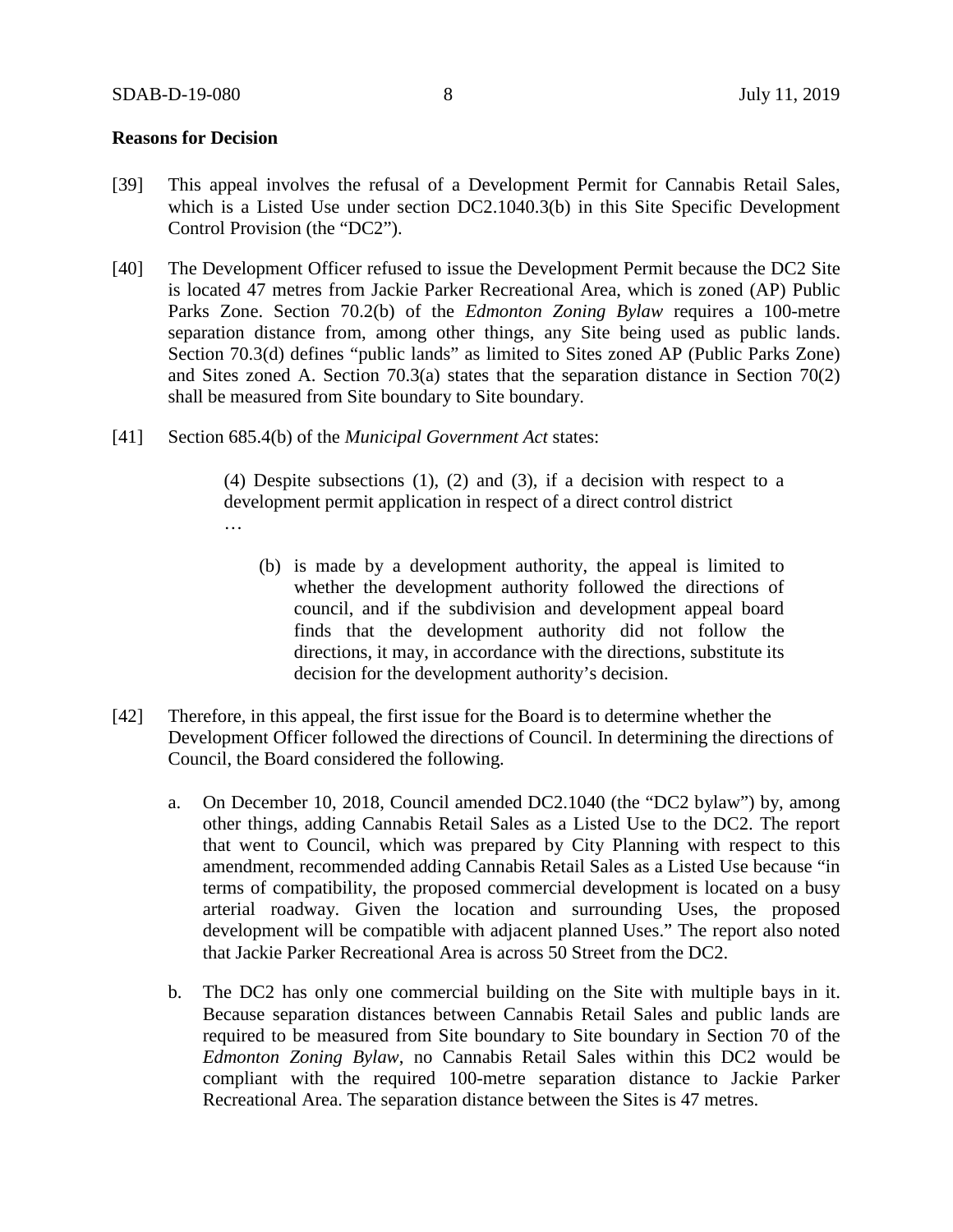c. Subsection 5(d) of the DC2 bylaw states:

Cannabis Retail Sales shall be developed in accordance with Section 70 of the *Zoning Bylaw*.

d. Subsection 4(n) of the DC2 bylaw states:

The Development Officer may grant relaxations to Sections 50 to 79 of the *Zoning Bylaw* and the provisions of this District, if, in his opinion such a variance would be in keeping with the general purpose of this District and would not affect the amenities, use and enjoyment of neighbouring properties.

e. Section 70 of the *Edmonton Zoning Bylaw* is the Special Land Use Provision that deals with Cannabis Retail Sales, a portion of which is set out below:

70. Cannabis Retail Sales

2. Any Site containing Cannabis Retail Sales shall not be located less than:

…

…

- b. [100 m](javascript:void(0);) from any Site being used for Community Recreation Services Use, a community recreation facility or as public lands at the time of application for the Development Permit for the Cannabis Retail Sales.
- 3. For the purposes of subsection 2:
	- a. separation distances shall be measured from the closest point of the subject Site boundary to the closest point of another Site boundary, and shall not be measured from Zone boundaries or from the edges of structures;
		- …

…

- e. the term "public lands" is limited to Sites zoned [AP,](https://webdocs.edmonton.ca/InfraPlan/zoningbylaw/ZoningBylaw/Part2/Urban/530_(AP)_Public_Parks_Zone.htm) and Sites zoned [A.](https://webdocs.edmonton.ca/InfraPlan/zoningbylaw/ZoningBylaw/Part2/Urban/540_(A)_Metropolitan_Recreation_Zone.htm)
- 5. Notwithstanding [Section 11](https://webdocs.edmonton.ca/InfraPlan/zoningbylaw/ZoningBylaw/Part1/Administrative/11__Authority_and_Responsibility_of_the_Development_Officer.htm) of this Bylaw, a Development Officer shall not grant a variance to subsection 70(2), 70(3)(a) or 70(4).
- [43] Section 1 of the DC2 bylaw states that the General Purpose of the District is: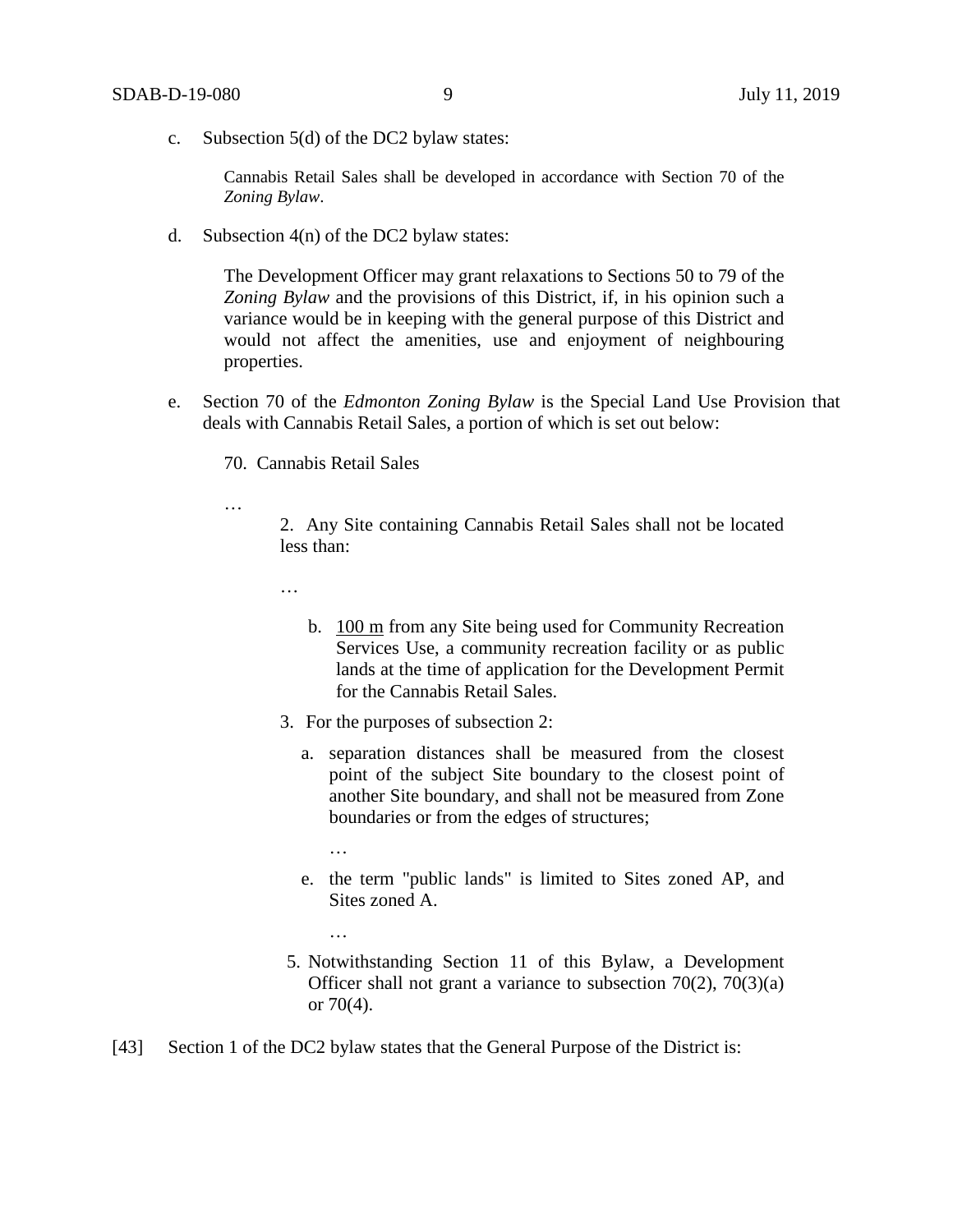…to accommodate a limited range of local convenience commercial and personal service uses which are intended to serve the day-to-day needs of the neighbourhood residents, with site development criteria to ensure that the commercial development will be compatible with the adjacent residential Zonings.

- [44] Based on the above, the Board concludes that the directions of Council are as follows:
	- a. Cannabis Retail Sales is a Listed Use in the DC2 because it is reasonably compatible with surrounding developments, including Jackie Parker Recreational Area.
	- b. The Development Officer has been given specific variance power in the DC2 bylaw to deal with the fact that Cannabis Retail Sales could not be developed in the DC2 unless the required separation distance was relaxed beyond what is allowed in Section 70 of the *Zoning Bylaw*.
	- c. Subsection 4(n) of the DC2 bylaw gives the Development Officer the authority to grant variances to Section 70, notwithstanding the limitations on the variance power contained in Section 70, if such variances would be in keeping with the General Purpose of the District and would not affect the amenities, use and enjoyment of neighbouring properties.
- [45] Did the Development Officer follow the directions of Council?
- [46] The Development Officer's written submission refers to his variance powers in both Section 70 of the *Zoning Bylaw* and in Subsection 4(n) of the DC2 bylaw. He concludes that that the specific variance power in Section 70 overrides the general variance power in Subsection 4(n). This is an error. Section 70 is not a specific variance power; it is the general regulation that applies to all Cannabis Retail Sales. The variance power found in Subsection 4(n) is the variance power that is specific to this DC2.
- [47] The case of *Garneau Community League v Edmonton (City)*, 2017 ABCA 374, makes it clear that the specific variance power contained in a DC bylaw takes precedence over the general variance power found in the *Edmonton Zoning Bylaw*.
- [48] Further, the Development Officer was apparently unaware that Council had amended the DC2 to add Cannabis Retail Sales as a Listed Use on the recommendation of City Planning that Cannabis Retail Sales was reasonably compatible with the surrounding Uses, including the park.
- [49] The Board notes that, without the ability to vary the separation distance required by Section 70.2, it would make no sense to add Cannabis Retail Sales as a Listed Use to the DC2 because no such Use could be developed on that Site without a variance of 53 metres.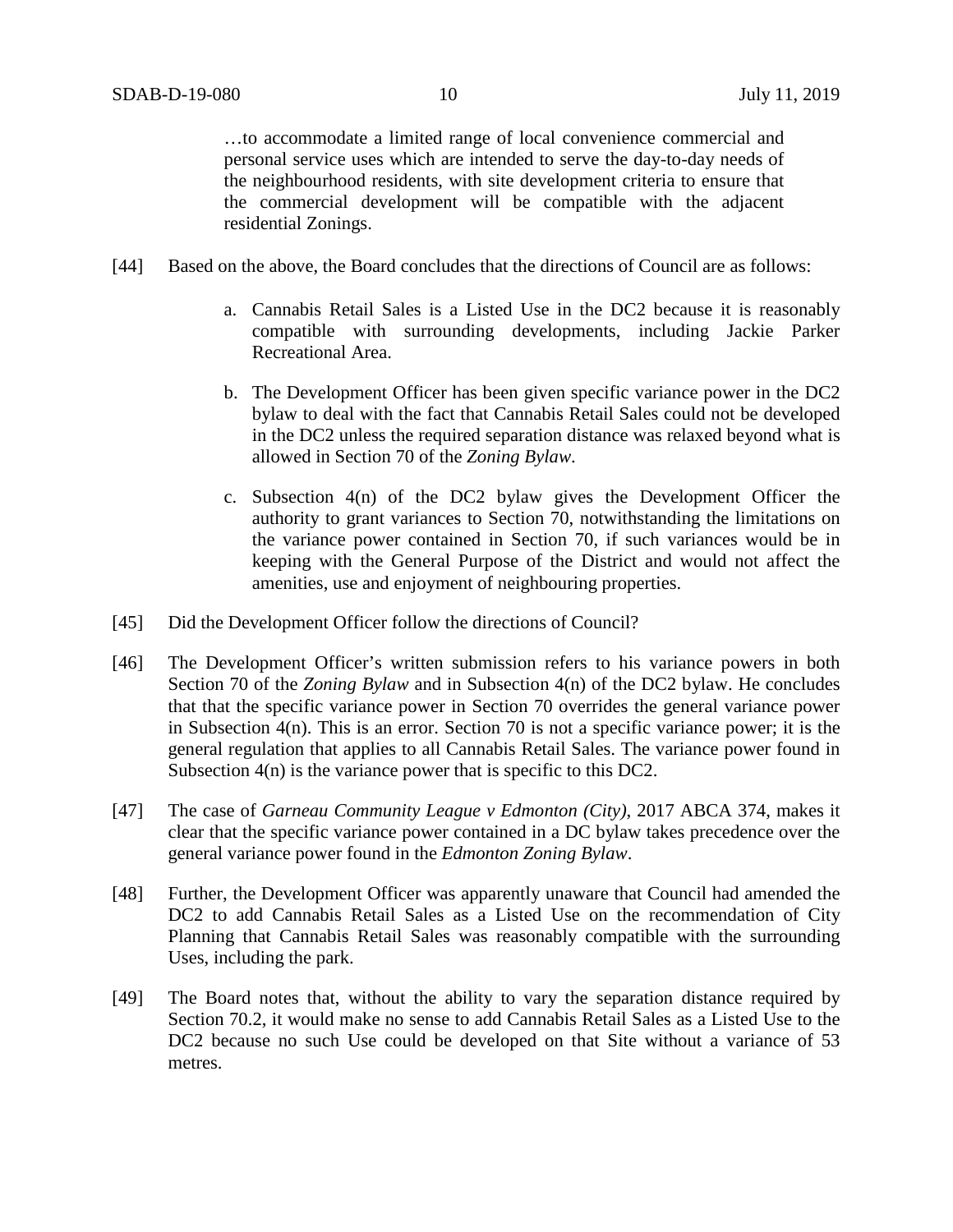- [50] The Board concludes that the Development Officer did not follow the directions of Council because he misinterpreted the nature and extent of the specific variance power he was given. Accordingly, the Board has the power to substitute its decision for the Development Officer's in keeping with Council's directions.
- [51] The Board is of the opinion that, pursuant to the variance power in Subsection 4(n), the separation distance in Section 70.2 should be waived to allow the proposed development for the following reasons:
	- a. The necessary variance is in keeping with the General Purpose of the District, which is "…to accommodate a limited range of local convenience commercial and personal service uses which are intended to serve the day-to-day needs of the neighbourhood residents, with site development criteria to ensure that the commercial development will be compatible with the adjacent residential Zonings."
	- b. The variance will not affect the amenities, use and enjoyment of neighbouring properties. The proposed development is separated from Jackie Parker Recreational Area by 50th Street, which is an arterial roadway with five traffic lanes at this location as well as a large, central boulevard. This mitigates the decreased separation distance. Also, the fact that no one opposed the proposed development either in person or in writing is an indication that the neighbours are not concerned about the effect the proposed development will have on the amenities, use and enjoyment of neighbouring properties.
- [52] For all of the above reasons the appeal is allowed.

Mr. M. Young, Presiding Officer Subdivision and Development Appeal Board

Board Members in Attendance: Mr. B. Gibson, Mr. J. Kindrake, Ms. E. Solez, Ms. S. McCartney,

CC: City of Edmonton, Development & Zoning Services - I. Welch / H. Luke City of Edmonton, Law Branch – G. Gunther Dentons – K. Wakefield